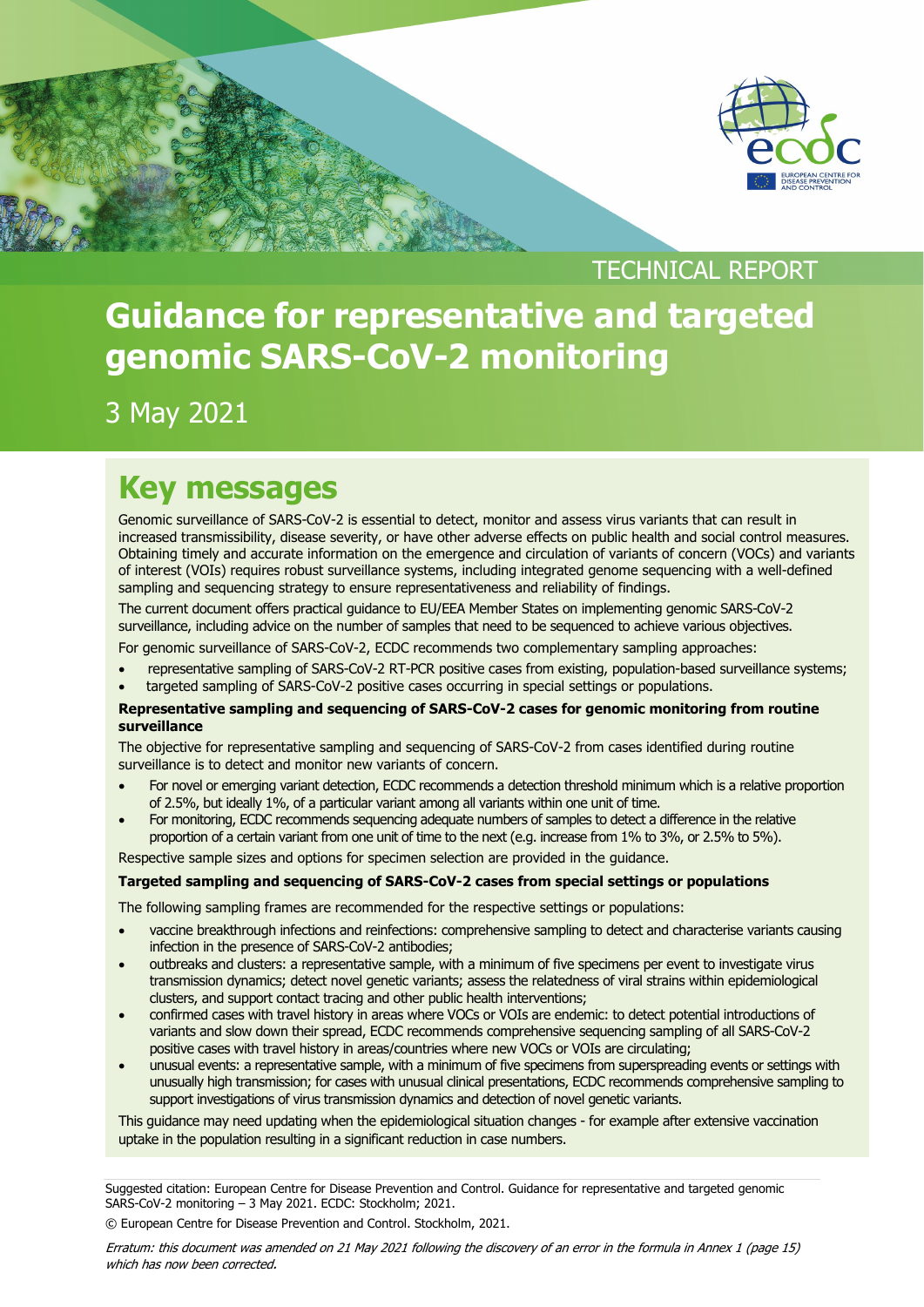# **Background**

Sequence-based SARS-CoV-2 surveillance is essential to detect, monitor and assess virus variants that might result in increased transmissibility and disease severity, or have adverse effects on public health and social control measures. Timely and reliable information on circulating variants is the key to public health decisions concerning the reduction of general transmission and assessment of the implications for vaccination programmes [1]. Although public health and social control measures are currently the same for the different variants, they may need to be maintained, reinforced or reimplemented if certain variants increase in incidence. The SARS-CoV-2 variants of concern (VOCs) that emerged recently were first reported in the United Kingdom (UK), South Africa and Brazil, and subsequently in all EU/EEA countries.

Detection and monitoring of variants will be affected by the level of SARS-CoV-2 circulation in a country. If countries face a wave of infections, increased transmission might drive the emergence of new variants. High or intermediate levels of vaccination coverage and population immunity, together with circulation of the virus in the population may still facilitate variant emergence through selection pressure, even if case numbers are low [2].

The potential for rapid spread due to increased transmissibility, and/or immune escape linked to certain variants demonstrates the need for a strategic approach to genomic monitoring of the SARS-CoV-2 variants circulating in the EU/EEA and globally.

# **Scope of this document**

With the implementation of broad vaccination campaigns across the EU/EEA, the SARS-CoV-2 pandemic response has entered a new phase. Although the currently authorised vaccines have shown very high efficacy and effectiveness in clinical trials and post-marketing studies respectively [3-6], their public health impact could be compromised by the emergence of variants evading the immune response [7]. Timely and accurate information on the emergence and circulation of VOCs requires robust surveillance systems and integrated genome sequencing is an essential component of such systems. These systems would allow for the timely and effective adjustment of public health measures until high vaccination coverage is achieved in the population. Furthermore, even after vaccination programmes have progressed and the majority of the population has received a complete course of vaccination, new VOCs will probably emerge. Their timely detection and characterisation will be essential in order to limit spread and to inform decisions on whether to update vaccines, keep measures in place or reinforce them in the event of a potential increase in the presence of a certain variant. Therefore, the reliable detection and monitoring of the presence of VOCs and VOIs in the population involves being able to include this information in situation assessments to guide decision-making processes. Such genomic surveillance systems must be integrated into existing population-based surveillance systems, with a well-defined sampling and sequencing strategy to ensure representativeness and reliability of findings. This means that sampling schemes for SARS-CoV-2 should be integrated into both community-based and hospital-based COVID-19 surveillance systems [8]. In addition, performing sequencing on samples collected from outbreaks offers a unique opportunity to rapidly define the main epidemiological and clinical characteristics of VOCs, thus allowing for appropriate risk assessment and management. Such surveillance systems should also be able to detect as yet unknown variants in a timely fashion.

This document offers practical guidance for EU/EEA Member States on implementing genomic SARS-CoV-2 surveillance. It also includes advice on how to estimate the number of sequenced samples needed to achieve various objectives, including the early detection of novel variants.

The guidance is intended to support short and mid-term data collection at EU/EEA level, and it may need updating when the epidemiological situation changes. For example, this might be after extensive vaccination uptake in the population results in a significant reduction in case numbers.

# **Target audience**

Public health authorities in EU/EEA Member States.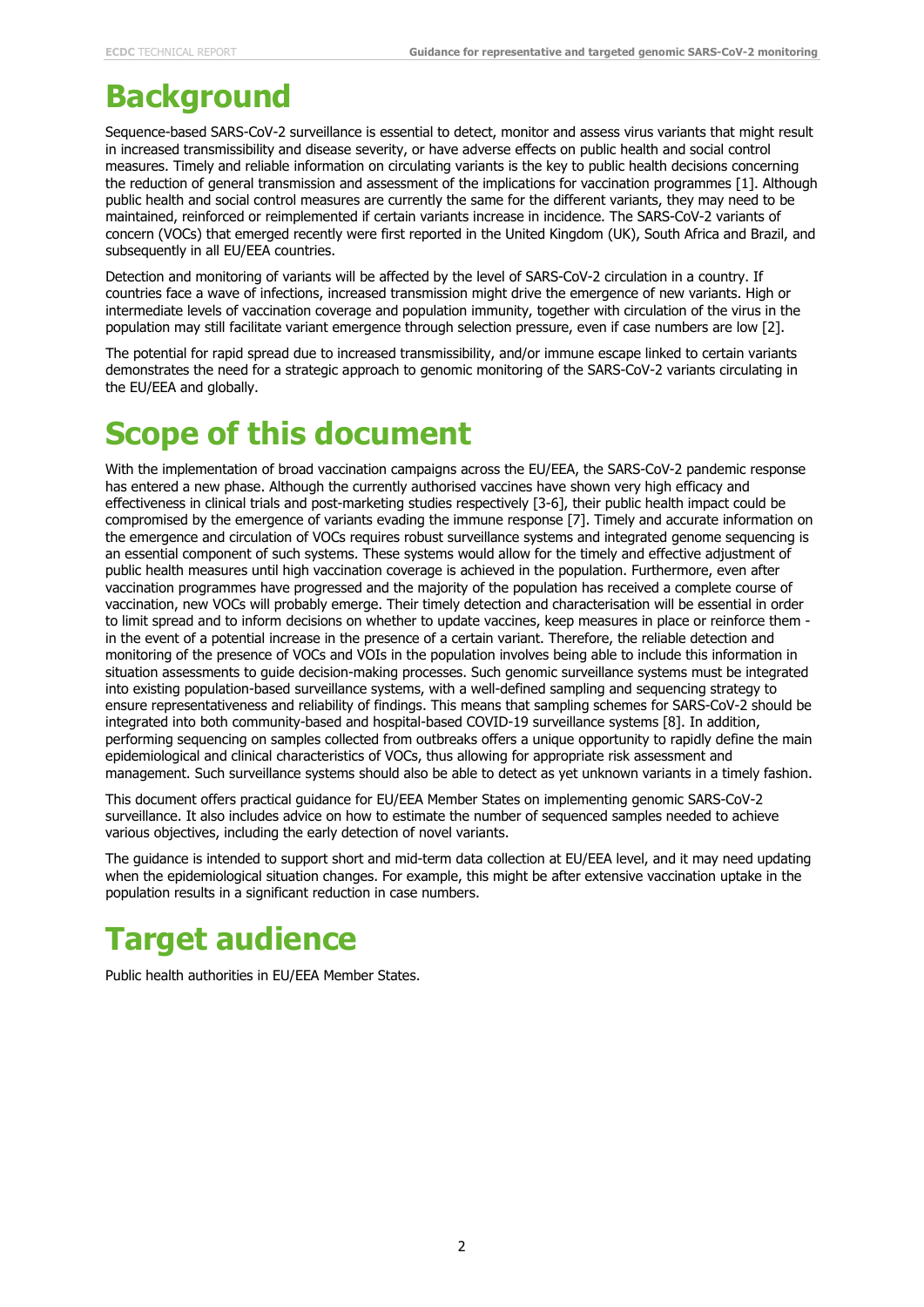# **Overall objectives for genomic SARS-CoV-2 surveillance**

The main objectives of SARS-CoV-2 sequencing are to:

- accurately monitor the prevalence and spread of circulating variants in the EU/EEA countries;
- detect novel or emerging VOCs and VOIs in a timely fashion;
- support epidemiological and genomic virological characterisation of variants.

# **Definitions**

# **Definition of a 'SARS-CoV-2 variant of interest'**

A SARS-CoV-2 isolate is a VOI if it is phenotypically changed compared to a reference isolate or has a genome with mutations that lead to amino acid changes associated with established or suspected phenotypic implications<sup>1</sup>; AND

has been identified as causing community transmission<sup>2</sup>/multiple COVID-19 cases/clusters, or has been detected in multiple countries;

OR

is otherwise assessed to be a VOI by WHO in consultation with the WHO SARS-CoV-2 Virus Evolution Working Group [9].

# **Working definition of a 'SARS-CoV-2 variant of concern'**

A VOI (as defined above) is a VOC if, through a comparative assessment, it has been demonstrated to be associated with:

- increase in transmissibility or detrimental change in COVID-19 epidemiology;
- increase in virulence or change in clinical disease presentation; or
- decrease in effectiveness of public health and social measures or available diagnostics, vaccines and therapeutics; OR

is assessed to be a VOC by WHO in consultation with the WHO SARS-CoV-2 Virus Evolution Working Group [9].

### **Samples to be sequenced**

Sequencing should be performed on a clinical sample from a laboratory-confirmed COVID-19 case according to the EU case definition [10]. The sample should fall within one of the categories prioritised in this guidance and have been reported to the national public health institutes in the EU/EEA.

### **Case definition for suspected reinfection**

To describe the epidemiology of reinfection in the EU/EEA and to understand the risk of reinfection with VOCs, ECDC developed the following case definition for suspected COVID-19 reinfection, published on 15 March 2021 [11]:

A suspected COVID-19 reinfection case is defined as:

positive RT-PCR or rapid antigen test (RAT) sample ≥60 days following:

- previous positive RT-PCR; or
- previous positive RAT; or
- previous positive serology (anti-spike IgG Ab).

### **Consideration for vaccine breakthrough infection**

A vaccine breakthrough infection can be considered as a fully-vaccinated person with a positive RT-PCR or rapid antigen test (RAT)  $> 14$  days after completing vaccination.

People are considered fully vaccinated for COVID-19  $\geq$  2 weeks after they have received the second dose in a twodose series (Pfizer-BioNTech or Moderna or AstraZeneca), or ≥2 weeks after they have received a single-dose vaccine (Johnson and Johnson (J&J)/Janssen) [12].

<span id="page-2-0"></span> $1$  Phenotypical changes include changes in the epidemiology, antigenicity, or virulence or changes that have or potentially have a negative impact on available diagnostics, vaccines, therapeutics or public health and social measures. WHO will provide guidance on amino acid changes with established or suspected phenotypical implications and may be informed via a database on key amino acid changes, or as reported in scientific literature.

<span id="page-2-1"></span><sup>&</sup>lt;sup>2</sup> For definitions see WHO public health surveillance for COVID-19: interim quidance. 16 December 2020. Available from: https://www.who.int/publications/i/item/who-2019-nCoV-surveillanceguidance-2020.8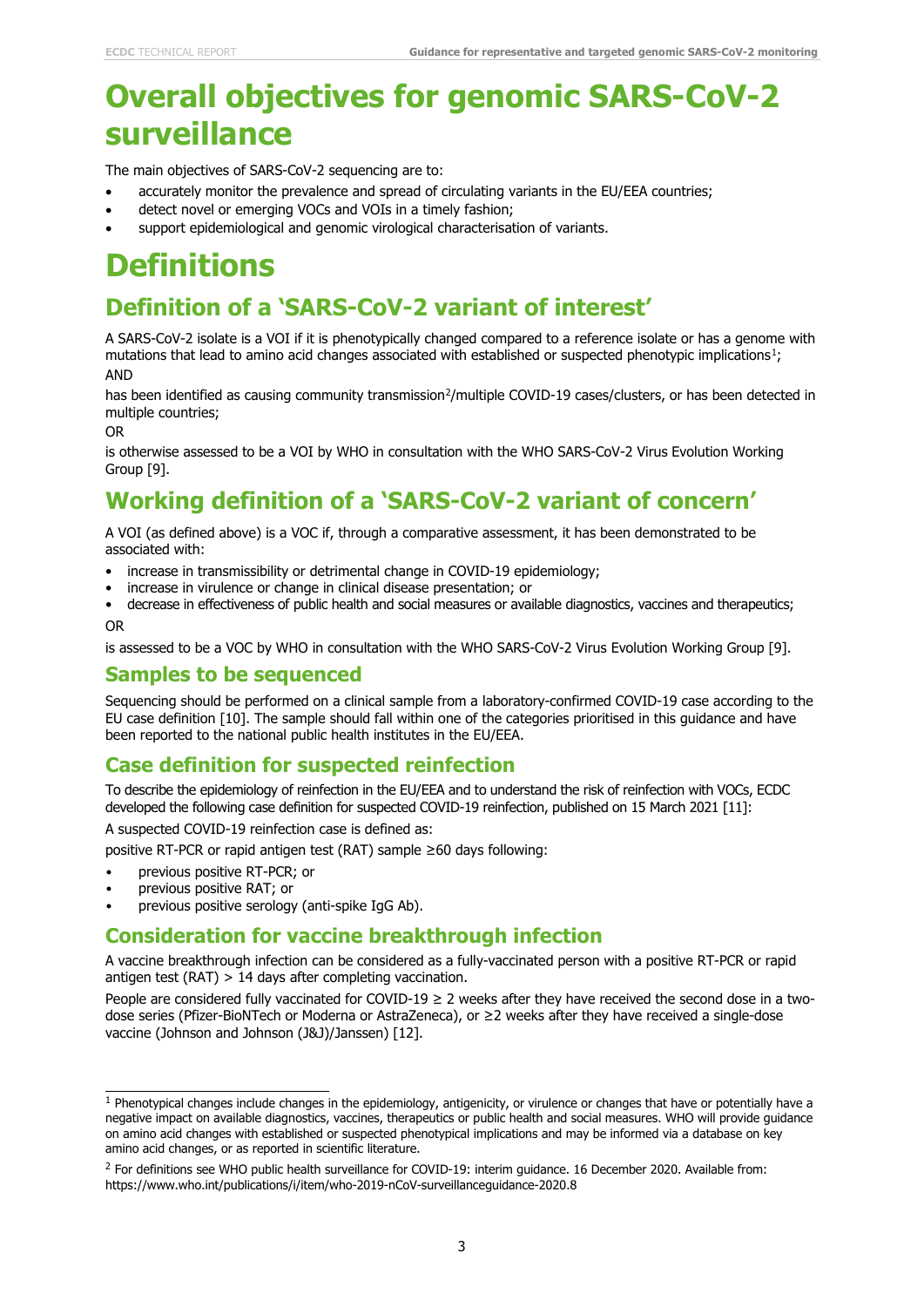# **SARS-CoV-2 genomic surveillance approaches**

Effective national and EU-level SARS-CoV-2 genomic surveillance is dependent on the existence of populationbased SARS-CoV-2 surveillance systems which are also able to identify cases with reinfection and vaccine breakthrough. Furthermore, countries are advised to establish capacity to detect, describe and investigate outbreaks occurring in the community and in special settings. Therefore, genomic surveillance will be based on two complementary sampling schemes:

- 1. representative (i.e. unbiased) sampling of SARS-CoV-2 RT-PCR positive cases from existing, population-based surveillance systems;
- 2. targeted sampling of SARS-CoV-2 positive cases occurring in special settings or populations (outbreaks, vaccine breakthrough infections, travellers, etc).

#### **Figure 1. Complementary SARS-CoV-2 genomic monitoring approaches**

#### **Representative sequencing of SARS-CoV-2 cases from routine surveillance**

#### **Rare/novel variant detection**

Detection of a new variant emerging in humans among SARS-CoV-2 positive surveillance specimens

#### **Situation awareness**

Monitoring the prevalence and spread of known variants

### **Targeted sampling of SARS-CoV-2 cases Signal of possible emerging variant**

#### **Epidemiological and virological characterisation**

- Vaccine breakthrough infections
- Reinfections
- Outbreaks and clusters
- Confirmed cases with travel history in areas of concern\*
- Unusual events

\*Defined as areas where VOCs or VOIs, as yet detected through testing, are circulating in the community.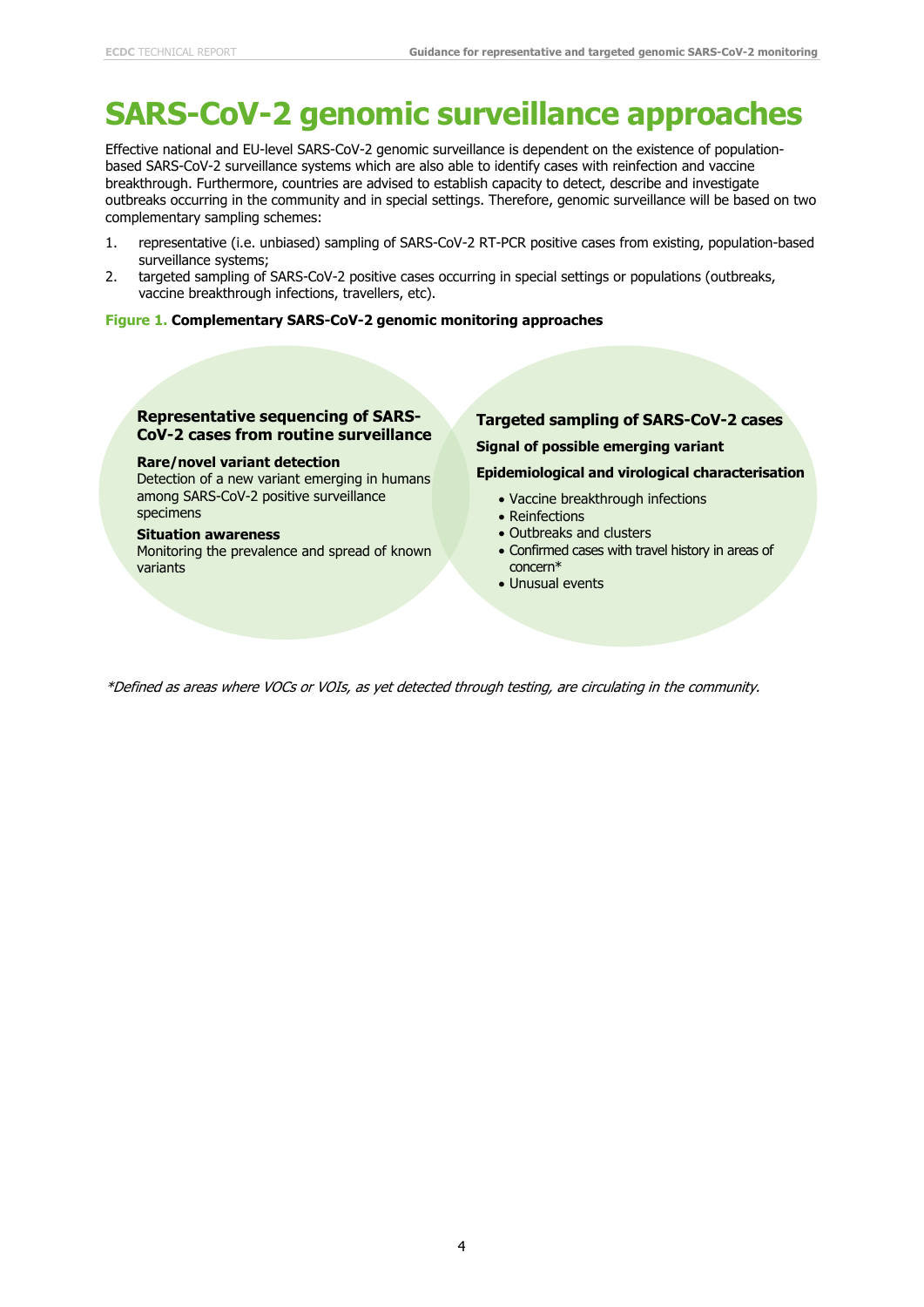# **1. Representative sampling of SARS-CoV-2 cases from routine surveillance**

# **Objectives of representative sampling of SARS-CoV-2 cases for genomic monitoring from routine surveillance**

### **Novel or emerging variant detection**

- Identification of introductions of a known new variant not yet circulating in an EU/EEA country.
- Early detection of novel and emerging variant viruses with new genomic composition for further assessment as potential VOIs or VOCs.
- Early spatio-temporal monitoring of newly-identified virus variants to support assessment and public health measures.

#### **Situation awareness**

- Monitor the prevalence and spread of circulating variants to guide public health action.
- Monitor the spatio-temporal dynamics of currently circulating variants.
- Monitor virus evolution.
- Support public health assessment of changes in the patterns of transmission and/or disease severity through linkage with detailed case data.

# **Strategy and sample selection for representative sampling of SARS-CoV-2 cases for genomic monitoring**

Sampling strategy is determined by the purpose of the sequencing effort. To generate data that reflect the situation in the country, specimens selected for sequencing should be representative.

Specimens for genome analysis should be selected as being representative of the SARS-CoV-2 cases in the country. Sample collection should be made using methods that ensure the unbiased selection of cases for sequencing. It is important to ensure that sequencing is performed on a sufficient number of cases every week (representative in terms of time), at every level of the healthcare systems (representative in terms of clinical spectrum), and in all regions or other administrative areas of a country (representative in terms of geography). This should ensure representativeness in terms of age, gender and disease severity of cases.

Representative sequencing will include vaccine breakthrough infections, reinfections, cases from outbreaks and among travellers. They should be included in the denominator as they have been selected as part of the representative sampling.

Different sampling methods can be used for the selection process, as described below.

It is important that the sampling strategy is well-documented and taken into consideration during further data analysis, so that bias is minimised and, where present, considered in the analysis and interpretation of data.

## **Options for specimen selection as part of representative sampling of SARS-CoV-2 cases for genomic monitoring**

Sampling bias should be reduced to a minimum when selecting specimens for sequencing. Four options for representative sample selection are described below. Representativeness can be achieved through systematic/consecutive sampling or simple random sampling.

#### **Systematic/consecutive sampling**

- Draw up a sampling frame (for instance, all positive samples tested within one week in one laboratory e.g. 500 samples). Select samples at regular intervals, for example choose one of every fifth or one of every tenth sample to be sequenced, until the sampling frame is reached.
- Potential bias: If the samples are grouped so that particular characteristics occur at regular intervals, bias can occur.

#### **Alternative systematic/consecutive sampling**

- Draw up a sampling frame (for instance, all positive samples tested within one week in one laboratory e.g. 500 samples). Select samples in bulk: for 10%, this could be the first 50 positive samples arriving at the laboratory at the beginning of the week in question, or the first 10 positive samples arriving each day on Monday, Tuesday, Wednesday, Thursday and Friday, respectively.
- Potential bias: If the samples are grouped so that particular characteristics occur at regular intervals, bias can occur.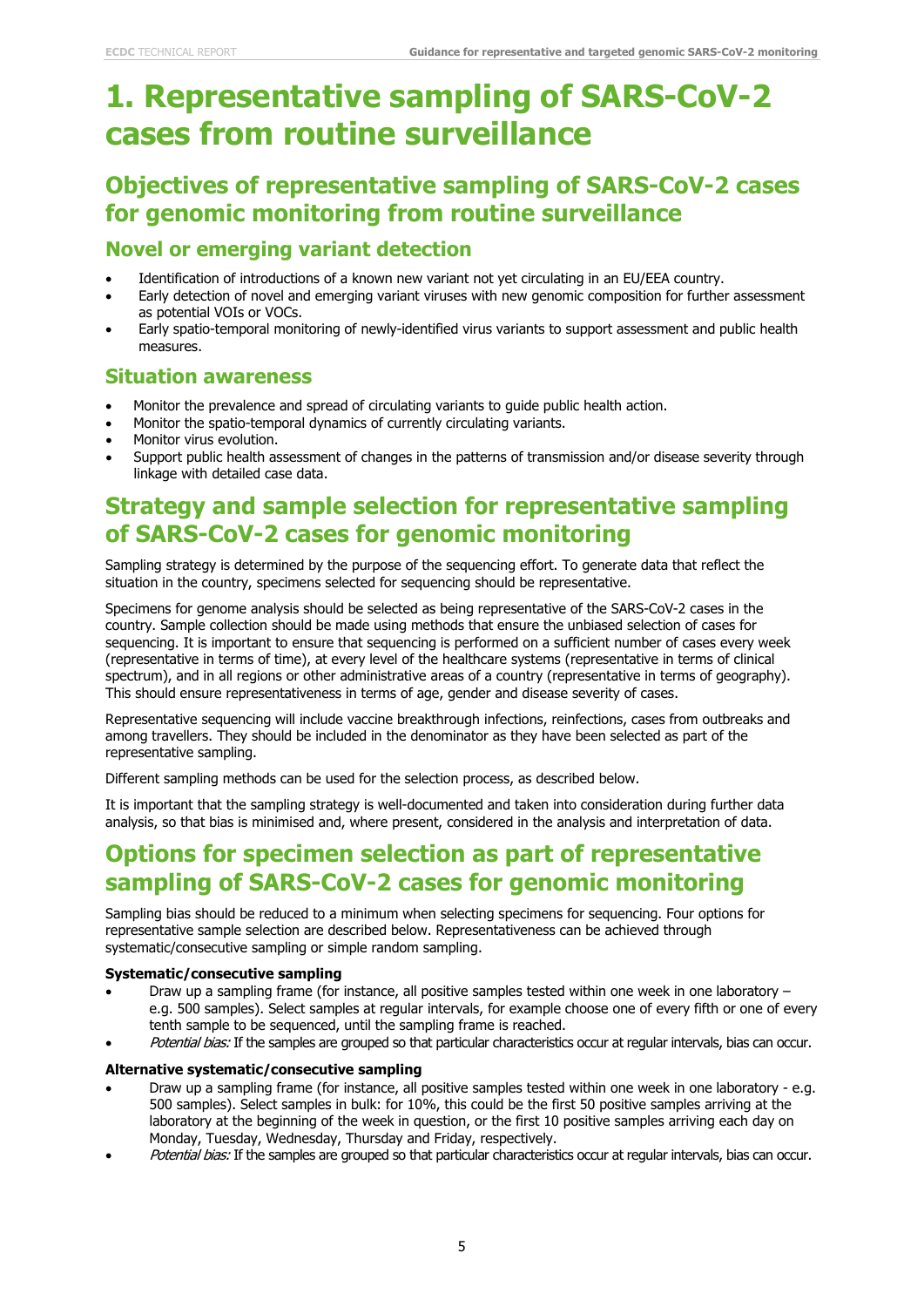#### **Simple random sampling**

- Draw up a sampling frame (e.g. all positive samples tested within one week in one laboratory). Choose a random selection of the required number of positive samples by using random number tables or using random numbers generated by a computer program (e.g. Excel).
- Potential bias: Bias is limited compared to the previously described methods, but workload is increased. This method also involves waiting until the sampling frame is complete before selecting samples which may have a negative impact on the timeliness of sequencing.

#### **Alternative simple random sampling**

- Draw up a sampling frame. Select every sample with a certain probability (if aiming to sequence 10% of confirmed cases, use a random number generator for each sample to include it with 10% probability).
- Potential bias: Bias is limited and there is no waiting time involved to complete sampling frames, but workload is increased compared to the first three options. It does not result in exactly 10%, but statistically that is acceptable.

Representativeness of the selected samples depends on the specific practices in the laboratories (for example, how samples are received and processed) and should be validated by comparing the distribution of age, gender, geographical area, time and clinical spectrum for representativeness, and comparing severity among the sequenced cases with that among all cases.

## **Definitions of thresholds**

ECDC recommends using sensitivity thresholds to determine the necessary minimal number of representatively selected samples to be sequenced for genomic monitoring of SARS-CoV-2. In this context, a threshold defines a certain proportion of a variant, or a certain increase in the proportion of a variant which calls for enhanced public health measures (increased contact tracing, further epidemiological and laboratory assessment of the variant, etc). These thresholds can be used to improve the sensitivity and reliability of the surveillance system to detect the presence of a variant and to accurately estimate its prevalence and trends over time.

### **Objective 1: novel or emerging variant detection**

A detection threshold minimum should be used for a relative proportion of 2.5% of a particular variant among all variants over one time unit of sampling. With a growth rate of around 50% per week, which has previously been observed for B.1.1.7 replacing other variants [13], this corresponds to 7−8 weeks forecasting before the variant becomes the dominant one. This forecasting ability allows for potential effective interventions, such as containment measures. If capacities allow, a lower threshold (e.g. 1%) can also be used. In this case, planned interventions may need to be adapted accordingly (e.g. close observation of the epidemiological situation and early characterisation of the virus).

### **Objective 2: situation awareness**

For situation awareness and spread of known VOCs/VOIs, ECDC recommends assessing the trend in the relative proportion of these variants over time. If the relative proportion of a certain variant increases significantly from one time unit for sampling to the other, this threshold should be considered as an alert for enhanced awareness and/or further actions.

## **Sample size**

Sample sizes for different scenarios relating to the recommended thresholds can be found in Tables 1, 2 and 3. Table 1 shows how many samples need to be sequenced to estimate the proportion of a certain circulating variant when it reaches 1%, 2.5% or 5% (Objective 1). The sample size was computed for the estimation of the 95% confidence interval based on the proportions 1%, 2.5% and 5% and with a relative precision of 50%. Table 2 shows how many samples need to be sequenced to have at least 80% power and 5% significance level in detecting a difference in the proportion of a certain variant, from 1% to 2%, 3%, 5% or 10% respectively, within a certain time unit for sampling (Objective 2). Similarly, Table 3 shows how many samples need to be sequenced to have at least 80% power and a 5% confidence level in detecting a difference in the proportion of a certain variant, from 2.5% to 5% or 10% respectively, within a certain time unit for sampling.

In Tables 1, 2 and 3, a finite population correction factor (where the term population corresponds in this case to the total number of positive SARS-CoV-2 cases) was applied to the computed sample size for several ranges of the total number of positive SARS-CoV-2 cases. The proportion of samples to be selected for sequencing is based on the time unit for sampling the overall number of positive SARS-CoV-2 cases.

Details of the formulas used for computing the sample size calculation and the population correction factor are shown in Annex 1.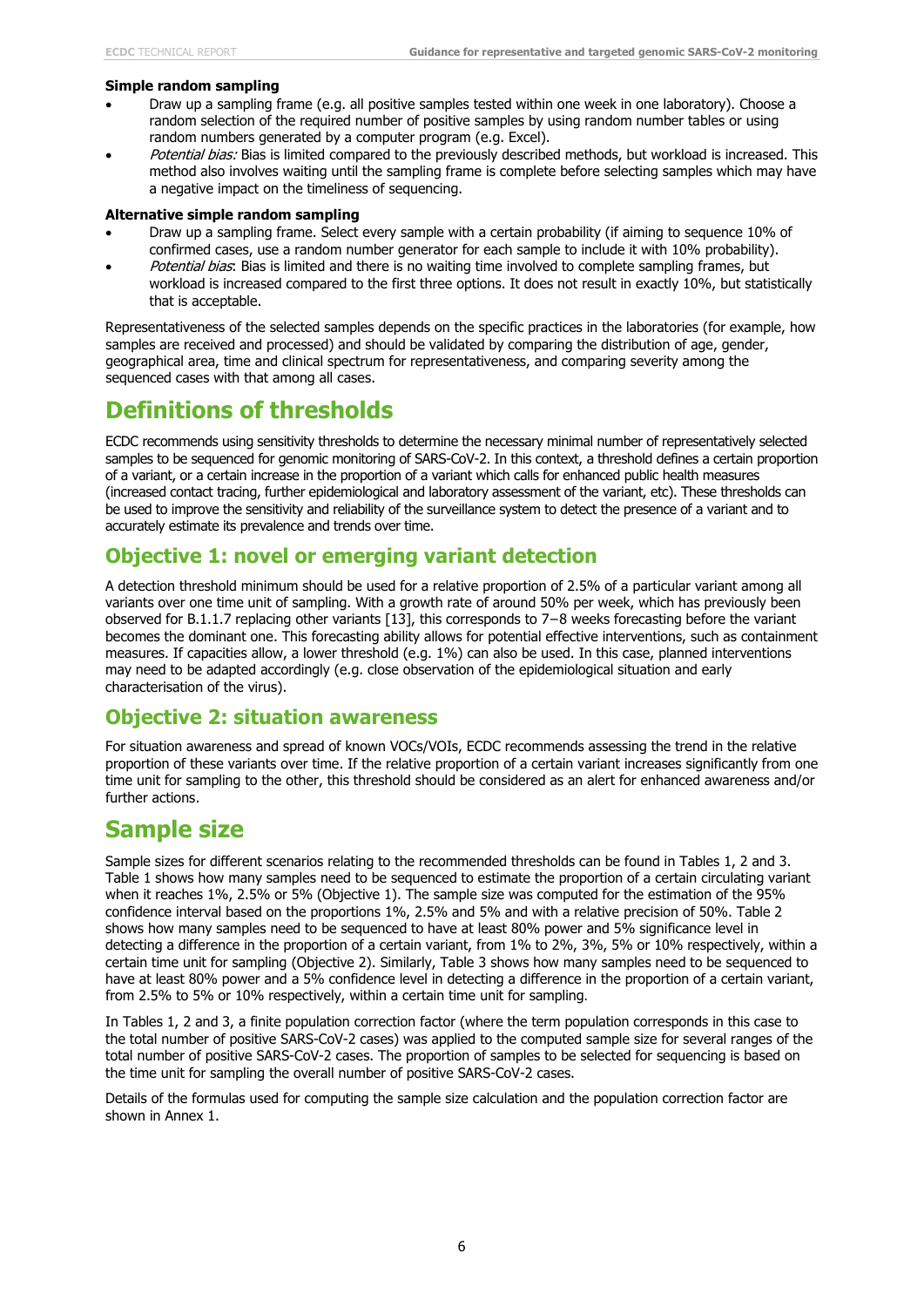**Table 1. Sample size needed to estimate the 95% confidence interval for the proportion of a certain circulating variant when its proportion reaches 1%, 2.5% or 5% (Objective 1) with a relative precision of 50% based on representative selection of samples (Objective 1)**

|                                     | Sample size* based on the minimum prevalence of a<br>variant to be detected |      |     |  |
|-------------------------------------|-----------------------------------------------------------------------------|------|-----|--|
| Number of positive SARS-CoV-2 cases | 1%                                                                          | 2.5% | 5%  |  |
| >100000                             | 1 522                                                                       | 600  | 292 |  |
| 50 001-100 000                      | 1 500                                                                       | 597  | 292 |  |
| 25 001-50 000                       | 1 4 7 8                                                                     | 593  | 291 |  |
| $10001 - 25000$                     | 1 4 3 5                                                                     | 586  | 289 |  |
| $5001 - 10000$                      | 1 3 2 1                                                                     | 567  | 284 |  |
| $2501 - 5000$                       | 1 1 6 7                                                                     | 536  | 276 |  |
| $1001 - 2500$                       | 947                                                                         | 484  | 262 |  |
| $501 - 1000$                        | 604                                                                         | 375  | 227 |  |
| < 500                               | 377                                                                         | 273  | 185 |  |

\* Green shade marks the recommended minimum threshold.

#### **Examples of how to use Table 1 for Objective 1**

- a) If a country has more than 100 000 cases per week (possible time unit for sampling) and wants to detect a new variant at a prevalence of 2.5% with a 95% confidence interval, it would need to sequence 600 samples per week.
- b) If a country has more than 100 000 cases per week (time unit for sampling) and wants to detect a new variant at a lower prevalence (1%), it needs to sequence 1 522 samples per week.

#### **Table 2. Sample size needed to detect a difference in the proportion of a certain variant, from 1% to 2%, 3%, 5% or 10 % respectively, within a certain time unit for sampling (Objective 2)**

| <b>Number of</b><br><b>positive SARS-</b><br>CoV-2 cases | From 1% to<br>2% | From 1% to<br>3% | From 1% to<br>$5\%*$ | From 1% to<br>$10\%*$ |
|----------------------------------------------------------|------------------|------------------|----------------------|-----------------------|
| >100000                                                  | 1859             | 615              | 227                  | 78                    |
| 50 001-100 000                                           | 1826             | 612              | 227                  | 78                    |
| 25 001 - 50 000                                          | 1793             | 608              | 226                  | 78                    |
| 10 001-25 000                                            | 1731             | 601              | 225                  | 78                    |
| $5001 - 10000$                                           | 1 5 6 8          | 580              | 222                  | 78                    |
| $2501 - 5000$                                            | 1 3 5 6          | 548              | 218                  | 77                    |
| $1001 - 2500$                                            | 1 0 6 7          | 494              | 209                  | 76                    |
| $501 - 1000$                                             | 651              | 381              | 186                  | 73                    |
| < 500                                                    | 395              | 276              | 157                  | 68                    |

\* Refers to the detection of a significant difference in the proportions of a certain variant from one time unit for sampling to another.

Green shade marks the recommended minimum threshold.

**Table 3. Sample size needed to detect a difference in the proportion of a certain variant from 2.5% to 5% or 10% respectively, within a certain time unit for sampling (Objective 2)**

| <b>Number of positive SARS-CoV-</b><br>2 cases | From 2.5% to $5\%$ * | From 2.5% to $10\%*$ |
|------------------------------------------------|----------------------|----------------------|
| >100000                                        | 725                  | 129                  |
| 50 001-100 000                                 | 720                  | 129                  |
| 25 001-50 000                                  | 715                  | 129                  |
| $10001 - 25000$                                | 705                  | 129                  |
| $5001 - 10000$                                 | 676                  | 128                  |
| $2501 - 5000$                                  | 634                  | 126                  |
| $1001 - 2500$                                  | 563                  | 123                  |
| $501 - 1000$                                   | 421                  | 115                  |
| < 500                                          | 296                  | 103                  |

\* Refers to the detection of a significant difference in proportions of a certain variant from one time unit for sampling to another.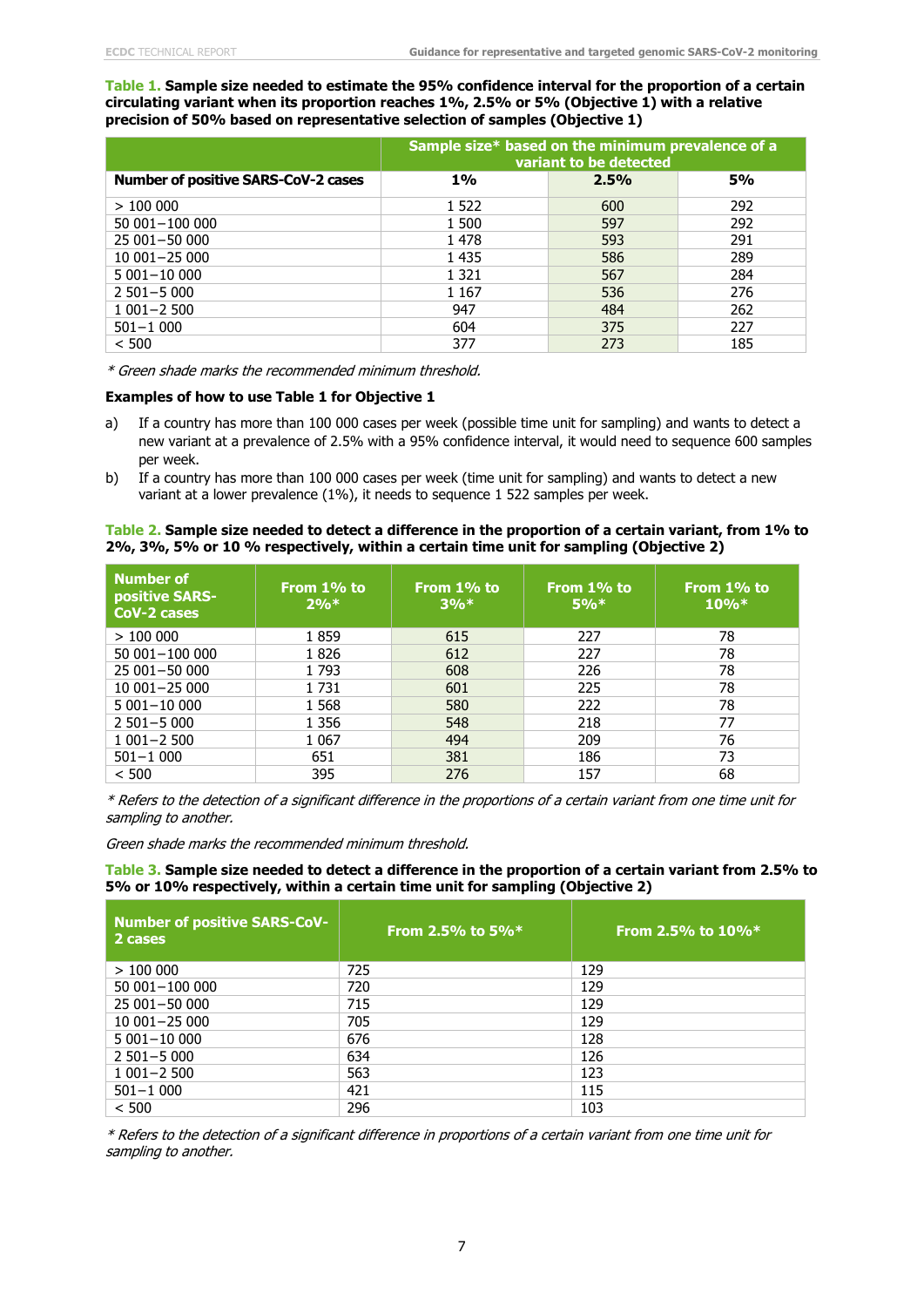#### **Examples of how to use Tables 2 and 3 for Objective 2**

- a) If a country with 15 000 cases per week (time unit for sampling) would like to detect a significant difference in the proportion of a variant from one week to another (e.g. an increase from a proportion of 1% in one week to a proportion of 3% the next week), it needs to sequence 601 samples (Table 2, row with 10 001– 25 000 cases, column 'From 1% to 3%') per week.
- b) If a country with 3 000 cases per week (time unit for sampling) would like to detect a significant difference in the proportion of a variant from one week to another (e.g. an increase from a proportion of 2.5% in one week to a proportion of 10% in the next week), it needs to sequence 126 samples (Table 3, row with 2 501– 5 000 cases, column 'From 2.5% to 10%') per week.

## **Considerations for sample size calculations and ways to avoid bias**

The underlying assumptions for the sample size calculations are that the chosen samples are representative of the target population according to the criteria mention earlier, so that bias is minimised, and sequencing leads to the timely and accurate identification of VOCs. However, bias might still occur, and it should be taken into consideration when analysing the data.

The following list provides considerations for sampling and ways to avoid bias:

- Diagnostic assay considerations:
	- − Pre-screening of samples using specific RT-PCR assays to detect specific SNPs or S-gene target failure. Optimally, specimens for representative genomic monitoring are chosen from among SARS-CoV-2 positive samples, irrespective of whether the samples have been pre-screened using a non-sequencing method. Pre-screening may be needed if the capacity for sequencing is limited and variants are not common. For the detection and monitoring of variants, this strategy is straightforward so long as random selections are made for sequencing, regardless of the outcome of the RT-PCR variant.
	- − Pre-screening at local level might also delay whole genome sequencing results. Local positive samples might be screened in batches as soon as sufficient positive samples have been collected (e.g. only once or twice a week). If samples for sequencing are selected after screening this will significantly delay the timeliness of sequencing results.
	- In some situations, an elaborate variant-screening PCR algorithm can consume specimens, so that little or no material is left that can be forwarded for sequencing.
	- If standard diagnostic assays fail to detect certain variants (e.g. negative signal due to primer/probe mismatch) sequencing will also not be conducted. In such cases if the clinical and/or epidemiological information means that a case is highly likely to be a SARS-CoV-2 infection, other targets or primers/probes with modifications for the same target should be used for nucleic acid amplification. It is therefore important to assess the performance of routine diagnostic methods against VOCs.
	- − Certain variants may be more or less likely to be detected by RT-PCR (e.g. B.1.616 [14]) because the viral load may be too low in the most common clinical specimens (nasopharyngeal swab). This could result in a lower representation of variants among samples selected for sequencing, leading to an underestimation of the prevalence. This might also lead to an incorrect assessment of severity if most detections are based on more invasive sample collections (which are more likely to be done in hospitals for severe cases).
- Sampling strategy is highly dependent on the overall testing strategy in countries. Sample size calculations are performed based on the proportion of confirmed SARS-CoV-2 infections, which can include not only RT-PCR-confirmed cases, but also rapid antigen-test confirmed cases. Sequencing is usually only done on RT-PCR-confirmed samples which might introduce bias. In addition, rapid antigen tests are often used in specific settings, such as contact tracing for early identification of cases, and detection of milder or asymptomatic cases is more probable. This could also lead to bias if RT-PCR is used more for severe cases, or if a variant might potentially give a negative result in RATs (e.g. if there are genomic changes, especially in the N-gene).
- If countries have situations where they prefer to use RATs instead of RT PCR tests, they might need to consider sequencing samples from cases testing positive, requiring an additional sample for RT PCR and sequencing.
- Certain groups of the population may be over- or underrepresented among the specimens available for sequencing in relation to their true size in the population. This may be the case in certain geographical areas or population groups with specific demographic characteristics (e.g. younger age). Underrepresentation may lead to delayed detection of novel variants and additional bias. In such situations, data need to be interpreted carefully or a stratified sampling approach should be considered.

It is recommended that each country adapts its strategy of sample selection according to regional laboratory structures, practices, sustainability and capacities.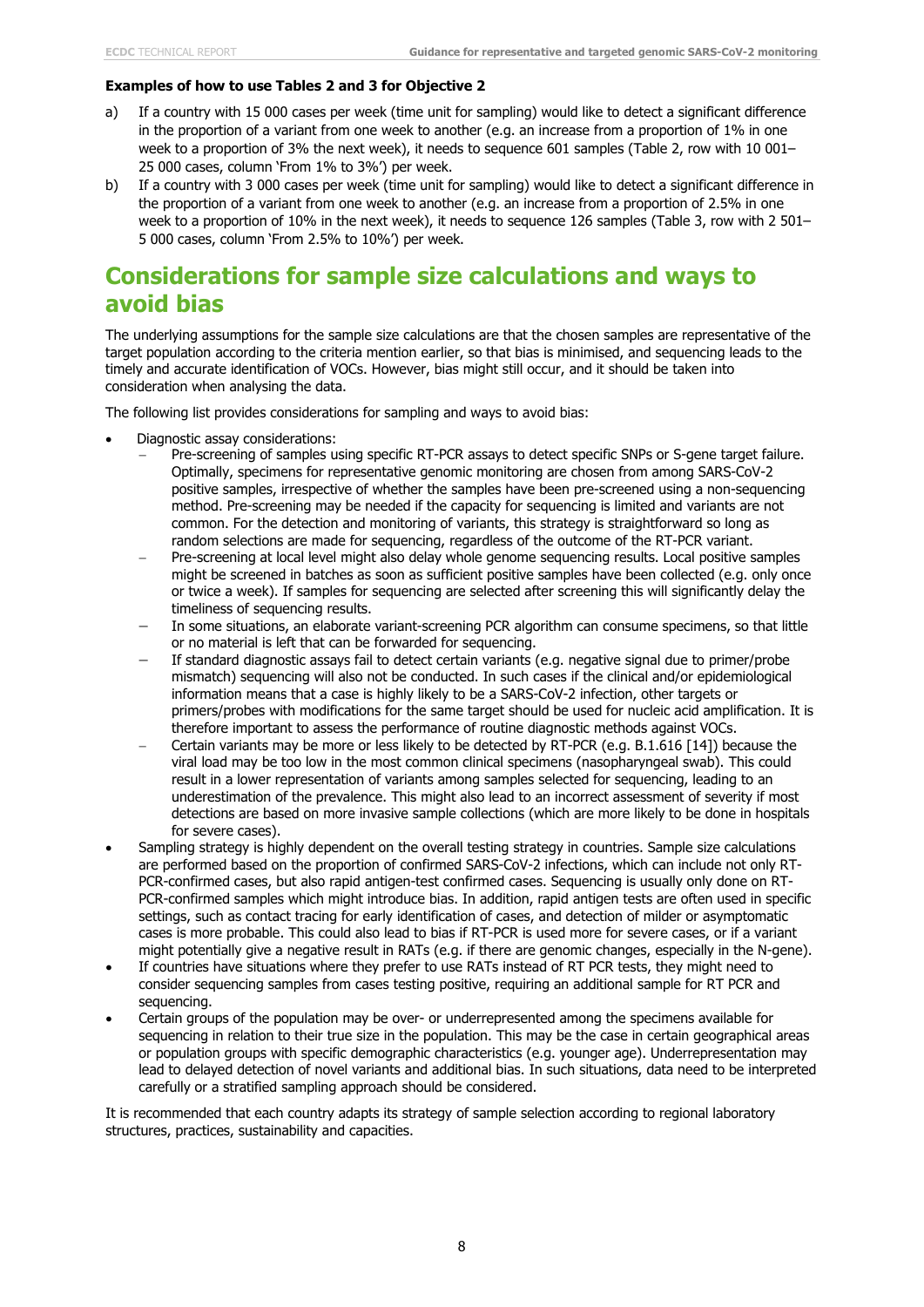# **2. Targeted sampling of SARS-CoV-2 cases from special settings or populations**

Targeted sampling of SARS-CoV-2 cases from special settings or focused monitoring can include cases from outbreak investigations (occupational settings, long-term care facilities, healthcare institutions, schools, kindergartens, sports activities, etc.), testing of incoming travellers returning from specific destinations, vaccinated people, reinfections, and others. Samples from vaccine breakthrough infections and reinfections will also automatically be part of representative sampling of SARS-CoV-2 cases for genomic monitoring, as random selection is made irrespective of the specific meta-data. Therefore, representative sequencing might provide further information in addition to the targeted sequencing of such cases. However, if possible, sequencing of samples from travellers returning from areas endemic for VOCs should not be included in representative sampling. These travellers do not share the same risk of VOC infection as residents (they represent infection risk for the country they have arrived from) and including them would overestimate the incidence.

Targeted sequencing complements the representative sampling of SARS-CoV-2 cases as new variants can be detected by investigating outbreaks or reinfections/vaccine breakthrough infections that a representative sample might not catch early enough.

## **Strategies and objectives for targeted sampling of SARS-CoV-2 cases**

As stated above, ECDC recommends implementing enhanced targeted genomic monitoring in addition to representative sampling. The objectives and sampling frames for targeted monitoring are listed below.

# **Vaccine breakthrough infections**

Monitoring of vaccine breakthrough infections provides important information regarding viral variants that may have an impact on vaccine effectiveness, duration of immunity and/or sub-optimal immune response [15,16]. SARS-CoV-2 surveillance systems should be set to capture vaccine breakthrough infections in order to prompt an investigation, including sequencing. Rapid detection and reporting of potential vaccine escape variant strains provides an early warning and may help prevent the spread of novel variant types. It is particularly important to be able to characterise breakthrough infections by vaccine product, time since vaccination, severity (e.g. hospitalisation, death), and age group.

### **Objectives**

• Detection and characterisation of SARS-CoV-2 causing infection in the presence of SARS-CoV-2 antibodies, evoked by vaccination, thus informing control measures and vaccine development.

## **Sampling frame**

• With the current vaccine rollout, ECDC recommends comprehensive sampling and subsequent sequencing of all vaccine breakthrough infections. This advice may need to be updated when the epidemiological situation changes - for example after comprehensive vaccine uptake in the population, resulting in a significant reduction in case numbers.

## **Reinfection**

As outlined in a previous ECDC Threat Assessment Brief [17] and technical report on the sequencing of SARS-CoV-2 [16], specimens from previously confirmed COVID-19 cases with suspected reinfection should be investigated and specimens sequenced to confirm the reinfection and provide detailed information concerning the virus. COVID-19 surveillance systems should be set to identify reinfections.

## **Objectives**

• Detection and characterisation of SARS-CoV-2 causing infection in the presence of SARS-CoV-2 antibodies, evoked by a previous infection, thus informing control measures and vaccine development.

### **Sampling frame**

• ECDC recommends comprehensive sampling and subsequent sequencing of all suspected reinfections in accordance with its technical report on the sequencing of SARS-CoV-2 [16]. This advice may need to be updated when the epidemiological situation changes - for example after comprehensive vaccine uptake in the population, resulting in a significant reduction in case numbers and/or increases in the number of reinfections in the presence of SARS-CoV-2 antibodies.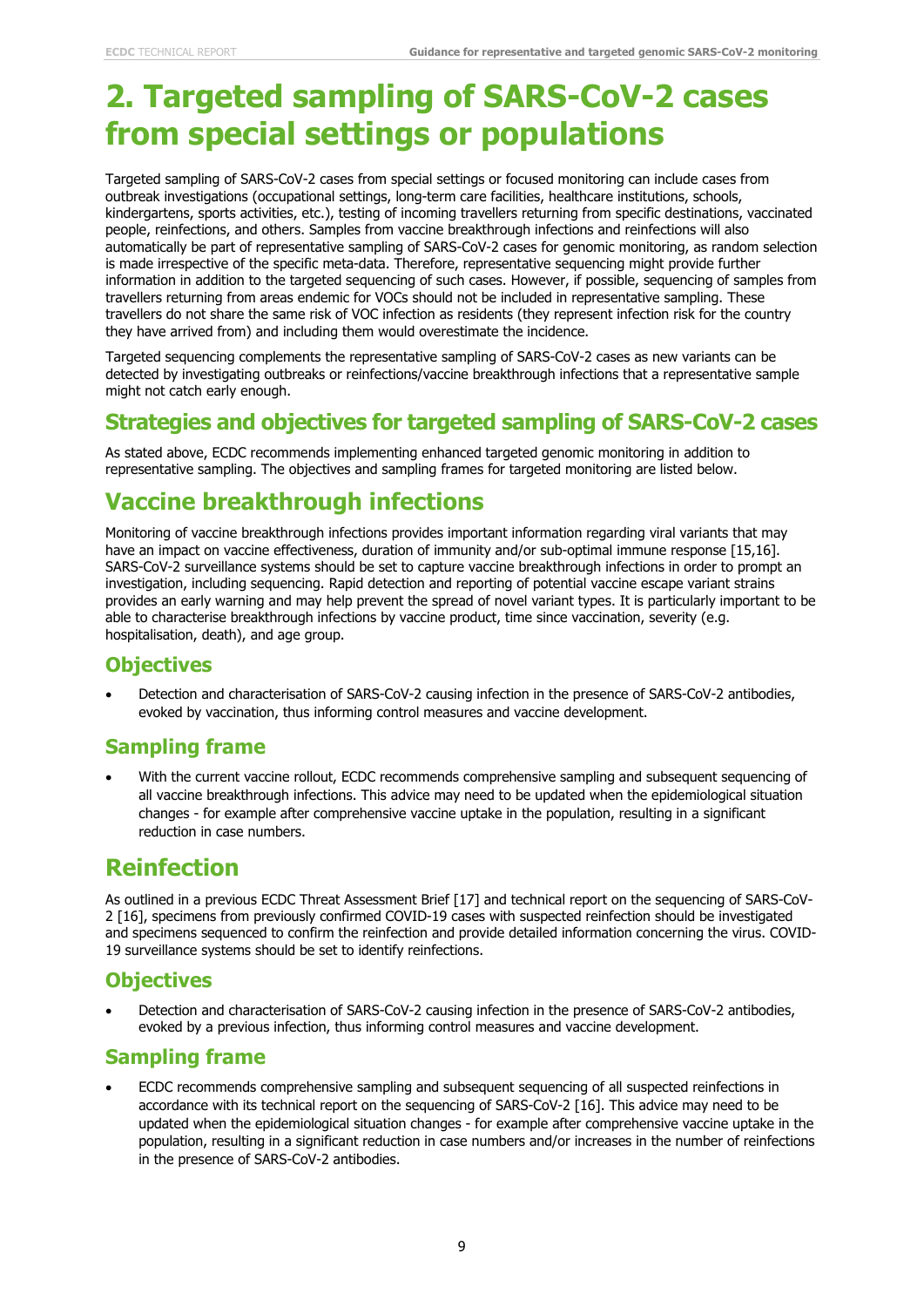# **Outbreaks and clusters**

Sequencing in the context of outbreaks is important to identify VOCs and their epidemiological and clinical features (secondary attack rates, age, gender, type of exposure, vaccination status, prior infection, use of face masks, setting). In addition, samples from positive cases in clusters with an unusual signature should be sequenced. Sequencing makes it possible to assess the timing and source of virus and the relatedness of cases. This type of genomic surveillance requires that countries have systems in place for the timely detection, reporting and investigation of outbreaks.

### **Objectives**

- Investigating virus transmission dynamics and detection of novel genetic variants.
- Assessing relatedness of viral strains within epidemiological clusters and supporting contact tracing and other public health interventions.

### **Sampling frame**

Representative sample from outbreaks or clusters, with a minimum of five specimens (to be able to assess whether the event is dominated by a single variant).

## **Confirmed cases with travel history in areas where VOCs or VOIs are endemic**

In order to detect the importation and slow down the spread of new VOCs in areas or countries where they are not yet present or are only circulating at very low levels, ECDC recommends sequencing samples from travellers having tested positive for SARS-CoV-2. This is particularly relevant for, but not limited to, those coming from areas where VOCs or VOIs are endemic that are not yet present in the country/area of arrival.

## **Objective**

• Detecting potential variant introductions and slowing down their spread.

## **Sampling frame**

• Comprehensive sequencing of all SARS-CoV-2 positive cases with travel history to areas/countries where new VOCs or VOIs are circulating.

## **Unusual events**

Large outbreaks associated with a specific setting/behaviour/age-group may signal the presence of a VOC with certain characteristics - e.g. increased transmissibility. Therefore, when such events are detected, a subset of cases should be sequenced. Other examples of events that require sequencing can be cases with an unusual clinical presentation, such as severe infections and deaths in younger age groups with no underlying diseases, prolonged infections, a general change in the clinical presentation and cases where zoonotic transmission has been raised as a possibility and cannot be ruled out. This may indicate a change in pathogen virulence or inter-species transmission and should be monitored.

## **Objectives**

Investigation of virus transmission dynamics and detection of novel genetic variants.

### **Sampling frame**

- Representative sample, with a minimum of five specimens (to be able to assess whether the event is dominated by a single variant) in settings with high transmission, such as superspreading events.
- For cases with unusual clinical presentation (e.g. severe infection of younger age groups with no underlying diseases, prolonged infections, etc.), ECDC recommends comprehensive sampling and subsequent sequencing.

# **Timeliness**

Genomic monitoring in real time is the key to being able to rapidly adjust public health measures and enhance contact tracing before widespread transmission occurs. Sequencing results for both representative and targeted sampling of SARS-CoV-2 cases should be available in a timely manner to allow such interventions to be implemented.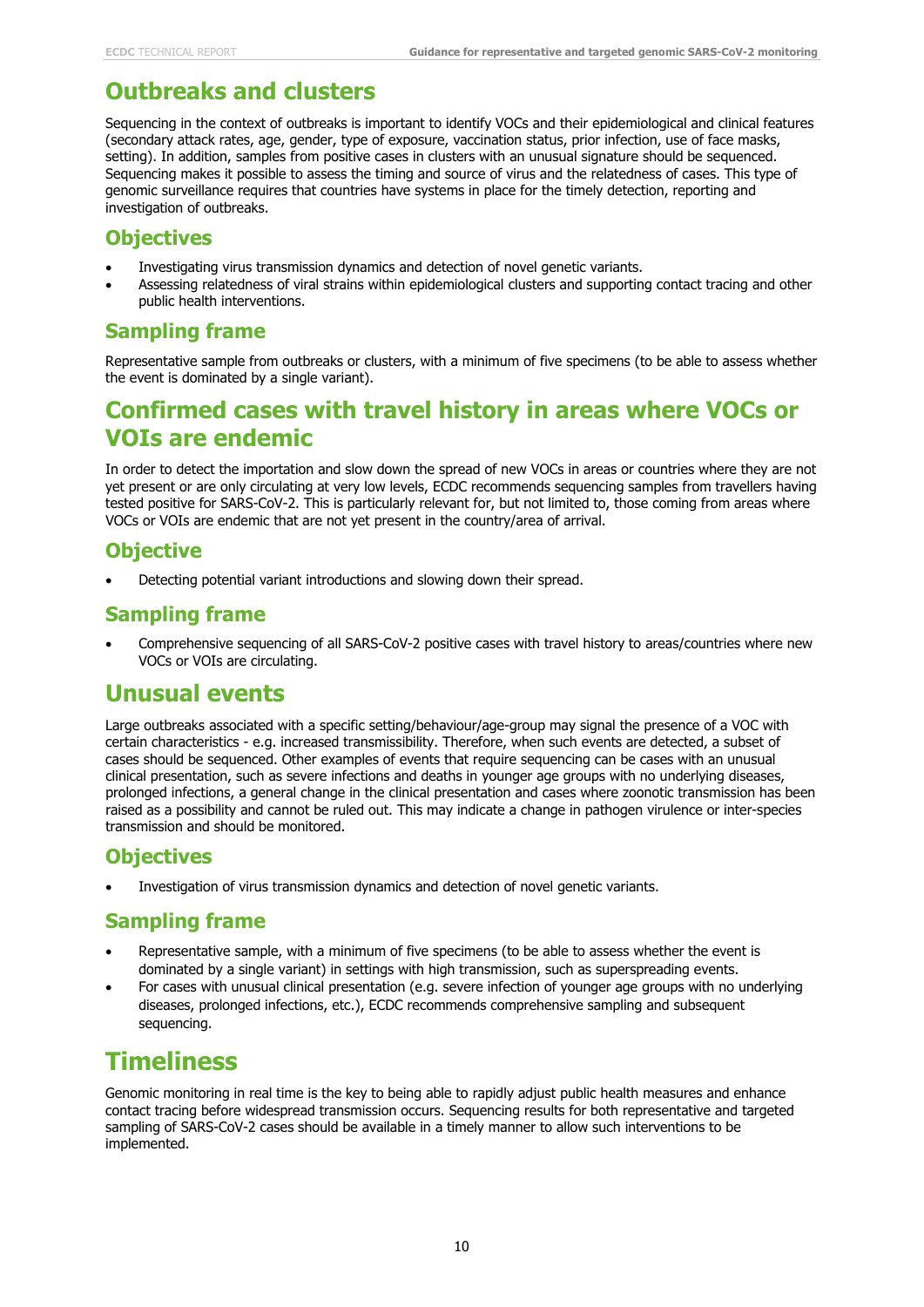## **Data providers and data sources**

Countries should use existing laboratory networks or establish a laboratory network to coordinate sequencing efforts, data (including meta data) and specimen sharing. In countries where SARS-CoV-2 testing is decentralised, specimen providers might need to be recruited from primary healthcare providers, hospital, and clinical laboratories, academic or commercial laboratories. In order to achieve geographical representativeness of the samples, sampling should cover the SARS-CoV-2 diagnostics in all regions of the country. Those submitting specimens should receive instructions on how to forward samples to be sequenced to the respective sequencing facilities, including instructions to ensure that the samples selected are representative and of good quality.

For optimal sequencing results, the quality of the sample and the viral load are important. The selected specimen should:

- contain enough material for nucleic acid extraction;
- when already extracted, have a low Ct value (it should be noted that the RNA quality may drop and Ct value increase with repeated freeze-thaw cycles of extracted RNA);
- be submitted to the sequencing facility in a timely manner.

The Ct value of samples should be  $\lt 30$ , but this depends on the performance of the sequencing facility and it may be possible to process samples with higher Ct values as well. The cold chain should be always maintained during transport and RNA samples should be stored at  $\leq 70^{\circ}$  C.

Sample submission and compliance may be enhanced by providing:

- clear instructions and submission forms adapted for the sampling laboratory;
- cost-free specimen collection kits and shipping or reimbursement for sampling;
- guidance on optimum sample selection;
- feedback and data to sample submitters, including sequencing results.

The establishment of a network and cross-disciplinary collaboration between national and local public health institutes, laboratories, healthcare providers and universities is essential in order to establish capacity and enable communications that support efficient genomic monitoring of variants.

## **Data management and analysis**

In order to use the genomic surveillance data for public health decisions, both virus sequence data and patient metadata are required. Linking sequence data and patient metadata can be challenging, especially when different organisations are involved in testing, sequencing, and collecting linked case and epidemiological data. An identification system needs to be devised that allows data entry and management for the respective organisations involved. This type of laboratory information management system is critical for reporting results back to sample providers (local and regional laboratories, clinics, and hospitals, etc.) and providing timely data for analysis.

For optimal data analysis to guide public health interventions, a certain minimum set of metadata is required together with the sequence information. A list of metadata which should be collected and reported to The European Surveillance System (TESSy) can be found in ECDC's reporting protocol [18].

Further information on sequence methodologies, analysis and suggested applications at the local and national level can be found in ECDC's Technical Guidance 'Sequencing of SARS-CoV-2: first update' published on 18 January 2021 [19].

## **Data sharing and reporting**

Data sharing and reporting are described in the report 'Methods for the detection and identification of SARS-CoV-2 variants' published by ECDC and WHO's Regional Office for Europe on 3 March 2021 [20] and ECDC's Technical Guidance 'Sequencing of SARS-CoV-2: first update' published on 18 January 2021 [19].

Detections of SARS-CoV-2 should be reported on a weekly basis to The European Surveillance System (TESSy). Detection of novel VOCs or outbreaks of currently circulating VOCs should be reported immediately through the Early Warning and Response System (EWRS), while VOC detections should be reported to TESSy on a weekly basis [18].

In addition, it is recommended that SARS-CoV-2 sequences are submitted to GISAID (https://www.gisaid.org), the European COVID-19 Data Platform (https://www.covid19dataportal.org) or other public databases in a timely manner (ideally within one or two weeks of sample collection). Raw data can also be deposited in the COVID-19 Data Platform. Member States should not upload any information or data that can link back the submitted virus sequence to an individual patient in a national database, such as personal identifiers (e.g. name, date of birth, unique identification code) or granular demographic data (e.g. the patient's age) etc. It is the Member State's responsibility to ensure that sequencing data are submitted in accordance with all pertinent rules and regulations.

It is also the responsibility of reporting Member States to assess whether the virus is a variant included in the variant list, irrespective of the method used for detection/identification. Variables for reporting VOCs have been implemented within the aggregated (NCOVAGGR) and case-based (NCOV) TESSy record types, where sequence ID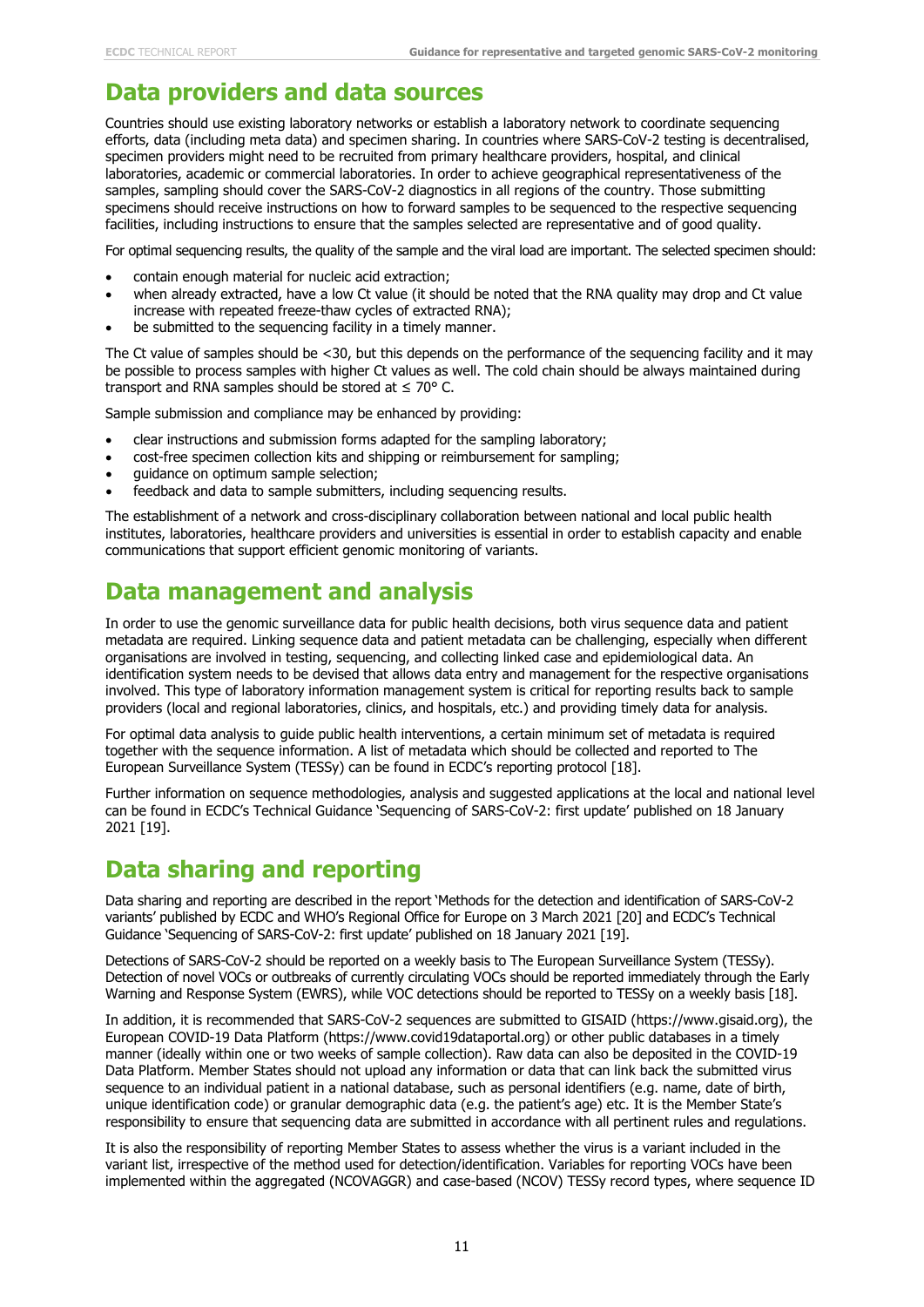numbers (e.g. GISAID identifiers) should be reported as well. ENA/SRA accession numbers pointing to raw sequence data, can also be submitted to TESSy. It is also important to share raw sequencing reads because this allows uniform bioinformatic approaches for consensus genome generation, making it possible to avoid potential errors in the generation of consensus sequences while also enabling further analyses (e.g. minority variants). Any epidemiological data available, including severity and probable country of infection, should be reported if data are submitted using the case-based record type (NCOV).

Please contact [tessy@ecdc.europa.eu](mailto:tessy@ecdc.europa.eu) for assistance with TESSy uploading. Please contact [PHE.Support.Microbiology@ecdc.europa.eu](mailto:PHE.Support.Microbiology@ecdc.europa.eu) if you need assistance with the interpretation/reporting of the sequencing results.

# **Monitoring of quality**

Laboratories should have a quality assurance system in place for the sequencing of SARS-CoV-2 and are encouraged to participate in external quality assessment (EQA) schemes or perform result comparison between laboratories for subsets of samples [21]. ECDC is planning a molecular External Quality Assessment for national COVID-19 reference laboratories in summer 2021. Please contact [PHE.Support.Microbiology@ecdc.europa.eu](mailto:PHE.Support.Microbiology@ecdc.europa.eu) for more information.

## **Laboratory support**

ECDC and WHO's Regional Office for Europe coordinate their support to countries in the WHO European Region. ECDC is supporting the scale-up of sequencing and neutralisation assay capacity in EU/EEA Member States. Please contact [PHE.Support.Microbiology@ecdc.europa.eu](mailto:PHE.Support.Microbiology@ecdc.europa.eu) for more information. If other countries in south-eastern Europe or in Central Asia would like to receive support from WHO's Regional Office for Europe, they should contact [eulab@who.int.](mailto:eulab@who.int)

# **Contributing ECDC experts (in alphabetical order)**

Cornelia Adlhoch, Erik Alm, Benjamin Bluemel, Bruno Ciancio, Theresa Enkirch, Joana Gomes Dias, Katrin Leitmeyer, Gaetano Marrone, Angeliki Melidou, Daniel Palm, Gianfranco Spiteri.

# **Acknowledgements**

We would like to acknowledge the contributions of colleagues at WHO's Regional Office for Europe and WHO HQ: Lisa Carter, Jane A. Cunningham, Alina Guseinova, Marco Marklewitz, Lorenzo Subissi.

We would also like to thank the Operational Contact Points for Covid-19 Microbiology and Surveillance for their review and useful comments: Franz Allerberger, Karoline Bragstad, Mia Brytting, Sabiena Feenstra-Gols, Olav Hungnes, Don Klinkenberg, Chantal Reusken, Maximilian Riess.

## **Disclaimer**

All data published in this report are correct to the best of our knowledge at the time of publication. Maps and figures published do not represent a statement on the part of ECDC or its partners on the legal or border status of the countries and territories shown.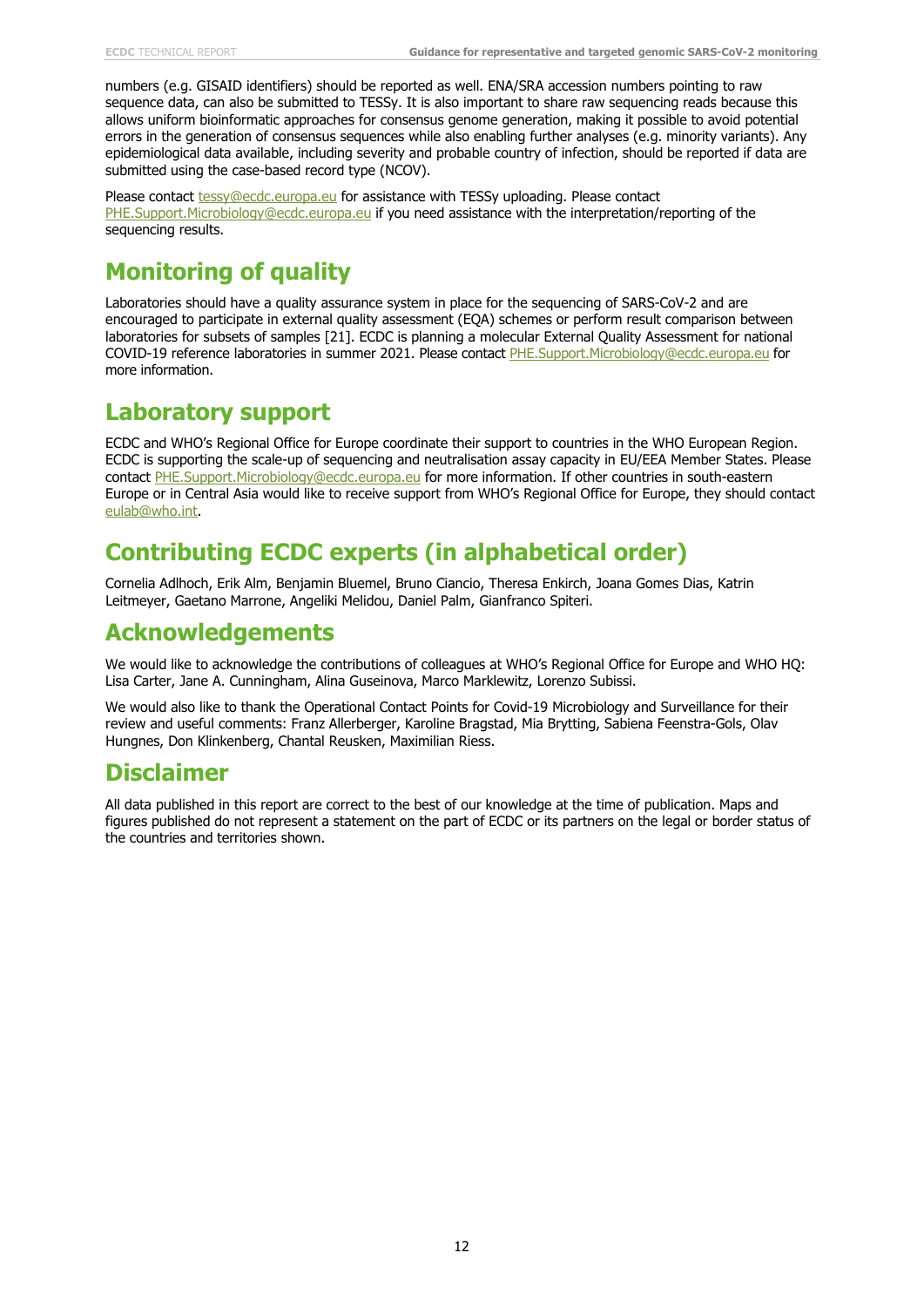# **References**

- 1. Grubaugh ND, Hodcroft EB, Fauver JR, Phelan AL, Cevik M. Public health actions to control new SARS-CoV-2 variants. Cell. 2021 Mar 4;184(5):1127-32. Available at:<https://www.ncbi.nlm.nih.gov/pubmed/33581746>
- 2. Williams TC, Burgers WA. SARS-CoV-2 evolution and vaccines: cause for concern? Lancet Respir Med. 2021 Apr;9(4):333-5. Available at:<https://www.ncbi.nlm.nih.gov/pubmed/33524316>
- 3. Polack FP, Thomas SJ, Kitchin N, Absalon J, Gurtman A, Lockhart S, et al. Safety and Efficacy of the BNT162b2 mRNA Covid-19 Vaccine. N Engl J Med. 2020 Dec 31;383(27):2603-15. Available at: <https://www.ncbi.nlm.nih.gov/pubmed/33301246>
- 4. Dagan N, Barda N, Kepten E, Miron O, Perchik S, Katz MA, et al. BNT162b2 mRNA Covid-19 Vaccine in a Nationwide Mass Vaccination Setting. N Engl J Med. 2021 Apr 15;384(15):1412-23. Available at: <https://www.ncbi.nlm.nih.gov/pubmed/33626250>
- 5. Voysey M, Clemens SAC, Madhi SA, Weckx LY, Folegatti PM, Aley PK, et al. Safety and efficacy of the ChAdOx1 nCoV-19 vaccine (AZD1222) against SARS-CoV-2: an interim analysis of four randomised controlled trials in Brazil, South Africa, and the UK. Lancet. 2021 Jan 9;397(10269):99-111. Available at: <https://www.ncbi.nlm.nih.gov/pubmed/33306989>
- 6. Baden LR, El Sahly HM, Essink B, Kotloff K, Frey S, Novak R, et al. Efficacy and Safety of the mRNA-1273 SARS-CoV-2 Vaccine. N Engl J Med. 2021 Feb 4;384(5):403-16. Available at: <https://www.ncbi.nlm.nih.gov/pubmed/33378609>
- 7. Emary KRW, Golubchik T, Aley PK, Ariani CV, Angus B, Bibi S, et al. Efficacy of ChAdOx1 nCoV-19 (AZD1222) vaccine against SARS-CoV-2 variant of concern 202012/01 (B.1.1.7): an exploratory analysis of a randomised controlled trial. Lancet. 2021 Apr 10;397(10282):1351-62. Available at: <https://www.ncbi.nlm.nih.gov/pubmed/33798499>
- 8. World Health Organization. Operational considerations to expedite genomic sequencing component of GISRS surveillance of SARS-CoV-2. Available at: [https://www.who.int/publications/i/item/WHO-2019-nCoV-genomic](https://www.who.int/publications/i/item/WHO-2019-nCoV-genomic-sequencing-GISRS-2021.1)[sequencing-GISRS-2021.1](https://www.who.int/publications/i/item/WHO-2019-nCoV-genomic-sequencing-GISRS-2021.1)
- 9. World Health Organization. COVID-19 Weekly Epidemiological Update 25 February 2021 [accessed 7 April 2021]. Available at: [https://www.who.int/publications/m/item/covid-19-weekly-epidemiological-update.](https://www.who.int/publications/m/item/covid-19-weekly-epidemiological-update)
- 10. European Centre for Disease Prevention and Control (ECDC). Case definition for coronavirus disease 2019 (COVID-19). ECDC [updated 3 December 2020]. Available at: [https://www.ecdc.europa.eu/en/covid-](https://www.ecdc.europa.eu/en/covid-19/surveillance/case-definition)[19/surveillance/case-definition](https://www.ecdc.europa.eu/en/covid-19/surveillance/case-definition)
- 11. European Centre for Disease Prevention and Control. Surveillance definitions for COVID-19. 15 March 2021. Stockholm: ECDC; 2021. Available at: [https://www.ecdc.europa.eu/en/covid-](https://www.ecdc.europa.eu/en/covid-19/surveillance/surveillancedefinitions)[19/surveillance/surveillancedefinitions](https://www.ecdc.europa.eu/en/covid-19/surveillance/surveillancedefinitions)
- 12. European Centre for Disease Prevention and Control (ECDC). Interim guidance on the benefits of full vaccination against COVID-19 for transmission and implications for non-pharmaceutical interventions. 21 April 2021. Stockholm: ECDC; 2021. Available at: [https://www.ecdc.europa.eu/en/publications-data/interim](https://www.ecdc.europa.eu/en/publications-data/interim-guidance-benefits-full-vaccination-against-covid-19-transmission)[guidance-benefits-full-vaccination-against-covid-19-transmission](https://www.ecdc.europa.eu/en/publications-data/interim-guidance-benefits-full-vaccination-against-covid-19-transmission)
- 13. Davies NG, Abbott S, Barnard RC, Jarvis CI, Kucharski AJ, Munday JD, et al. Estimated transmissibility and impact of SARS-CoV-2 lineage B.1.1.7 in England. Science. 2021 Apr 9;372(6538) Available at: <https://www.ncbi.nlm.nih.gov/pubmed/33658326>
- 14. French Health Department: COVID-19: epidemiological update of April 15, 2021. Available from: [https://www.santepubliquefrance.fr/maladies-et-traumatismes/maladies-et-infections-respiratoires/infection](https://www.santepubliquefrance.fr/maladies-et-traumatismes/maladies-et-infections-respiratoires/infection-a-coronavirus/documents/bulletin-national/covid-19-point-epidemiologique-du-15-avril-2021)[a-coronavirus/documents/bulletin-national/covid-19-point-epidemiologique-du-15-avril-2021](https://www.santepubliquefrance.fr/maladies-et-traumatismes/maladies-et-infections-respiratoires/infection-a-coronavirus/documents/bulletin-national/covid-19-point-epidemiologique-du-15-avril-2021)
- 15. European Centre for Disease Prevention and Control (ECDC). Risk related to the spread of new SARS-CoV-2 variants of concern in the EU/EEA – first update. 21 January 2021. Stockholm: ECDC; 2021. Available at: [https://www.ecdc.europa.eu/en/publications-data/covid-19-risk-assessment-spread-new-variants-concern](https://www.ecdc.europa.eu/en/publications-data/covid-19-risk-assessment-spread-new-variants-concern-eueea-first-update)[eueea-first-update](https://www.ecdc.europa.eu/en/publications-data/covid-19-risk-assessment-spread-new-variants-concern-eueea-first-update)
- 16. European Centre for Disease Prevention and Control (ECDC). Risk of SARS-CoV-2 transmission from newlyinfected individuals with documented previous infection or vaccination. 29 March 2021. Stockholm: ECDC; 2021. Available at: [https://www.ecdc.europa.eu/en/publications-data/sars-cov-2-transmission-newly-infected](https://www.ecdc.europa.eu/en/publications-data/sars-cov-2-transmission-newly-infected-individuals-previous-infection)[individuals-previous-infection](https://www.ecdc.europa.eu/en/publications-data/sars-cov-2-transmission-newly-infected-individuals-previous-infection)
- 17. European Centre for Disease Prevention and Control (ECDC). Reinfection with SARS-CoV-2: considerations for public health response. Threat Assessment Brief. 21 September 2020. Stockholm: ECDC; 2020. Available from: [https://www.ecdc.europa.eu/en/publications-data/threat-assessment-brief-reinfection-sars-cov-2.](https://www.ecdc.europa.eu/en/publications-data/threat-assessment-brief-reinfection-sars-cov-2)
- 18. European Centre for Disease Prevention and Control (ECDC). Coronavirus disease 2019 (COVID-19) data Reporting Protocol Version 4.4, 23 March 2021. Stockholm: ECDC; 2021. Available from: <https://www.ecdc.europa.eu/sites/default/files/documents/COVID-19-Reporting-Protocol-v4.2.pdf>
- 19. European Centre for Disease Prevention and Control (ECDC). Sequencing of SARS-CoV-2: first update. ECDC; [updated 18 January 2021]. Available from: [https://www.ecdc.europa.eu/en/publications-data/sequencing](https://www.ecdc.europa.eu/en/publications-data/sequencing-sars-cov-2)[sars-cov-2](https://www.ecdc.europa.eu/en/publications-data/sequencing-sars-cov-2)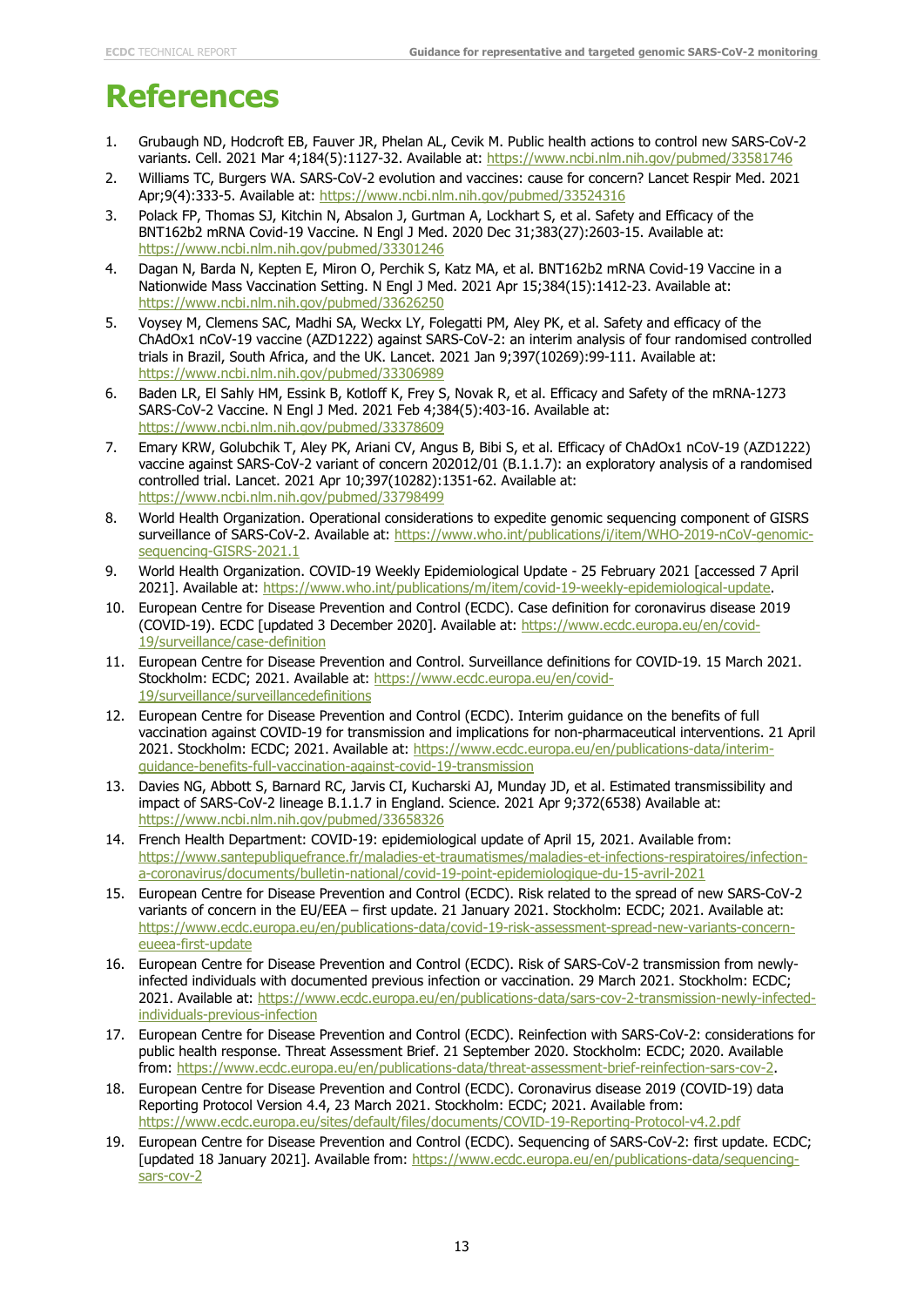- 20. European Centre for Disease Prevention and Control (ECDC). Methods for the detection and identification of SARS-CoV-2 variants. March 2021. ECDC, [accessed 7 April 2021]. Available from: <https://www.ecdc.europa.eu/en/publications-data/methods-detection-and-identification-sars-cov-2-variants>
- 21. World Health Organization. Diagnostic testing for SARS-CoV-2 2020. 11 September 2020. Available from: <https://www.who.int/publications/i/item/diagnostic-testing-for-sars-cov-2>
- 22. Wayne DW. Biostatistics: a foundation for analysis in the health sciences. 3rd ed. New York: John Wiley & Sons. 1999.
- 23. Wang H, Chow SC. 2007. Sample Size Calculation for Comparing Proportions. Wiley Encyclopedia of Clinical Trials.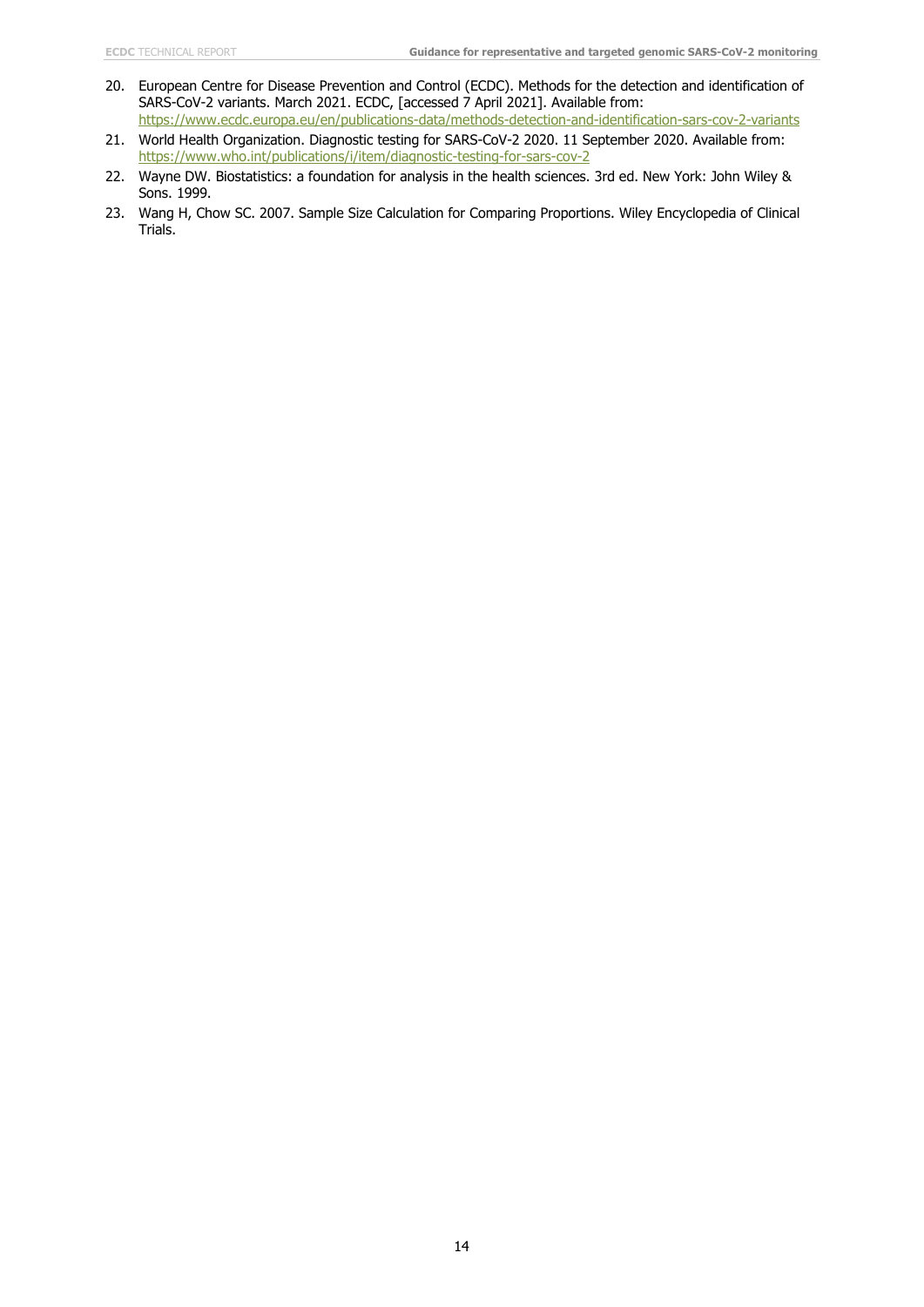# **Annex 1. Sample size calculation methodology**

Tables 1, 2 and 3 show the sample size required for achieving Objectives 1 and 2. To compute the sample size we assumed that a representative sampling strategy was in place.

For the computation of the sample size required to detect a 95% confidence interval for the expected prevalence (Objective 1), the following formula was used [22]:

$$
n = \frac{(Z\alpha_{12})^2 * p(1-p)}{d^2}
$$

where  $Z_{\alpha_{2}}$  is the critical value of the Normal distribution at  $\alpha_{2}$  (with a confidence interval of 95%,  $\alpha$  =0.05 and the critical value used was 1.96),  $p$  is the expected prevalence (1%, 2.5% and 5%), and  $d$  is the precision (d= 50% of the expected prevalence) for the confidence interval.

The finite population correction for the number of positive SARS-CoV-2 cases was calculated using the formula:

$$
n_{corr} = \frac{n \times M}{n + M}
$$

Where  $n$  is the computed sample size and  $M$  is the total number of positive SARS-CoV-2 cases per time unit for sampling.

To compute the sample size required  $n$  according to the expected increase in the prevalence (objective 2), we used the formula for two-sample proportions one-sided test for detecting a difference between two proportions [23]:

$$
n = (Z_{\alpha} + Z_{\beta})^2 \times \frac{p_1(1 - p_1) + p_2(1 - p_2)}{(p_1 - p_2)^2}
$$

where  $Z_\alpha$  is the critical value of the Normal distribution at  $\alpha$  level (to compute we assumed a confidence level of 95%, therefore  $\alpha$  was 0.05 and the critical value used was 1.64),  $Z_\beta$  is the critical value of the Normal distribution at  $\beta$  (we considered a power of 80%, so  $\beta$  was 0.2 and the critical value was 0.87), and  $p_1$  and  $p_2$  are the proportions to compare (from 1% to 2%, to 3% and to 5%, and from 2.5% to 5% and 10%).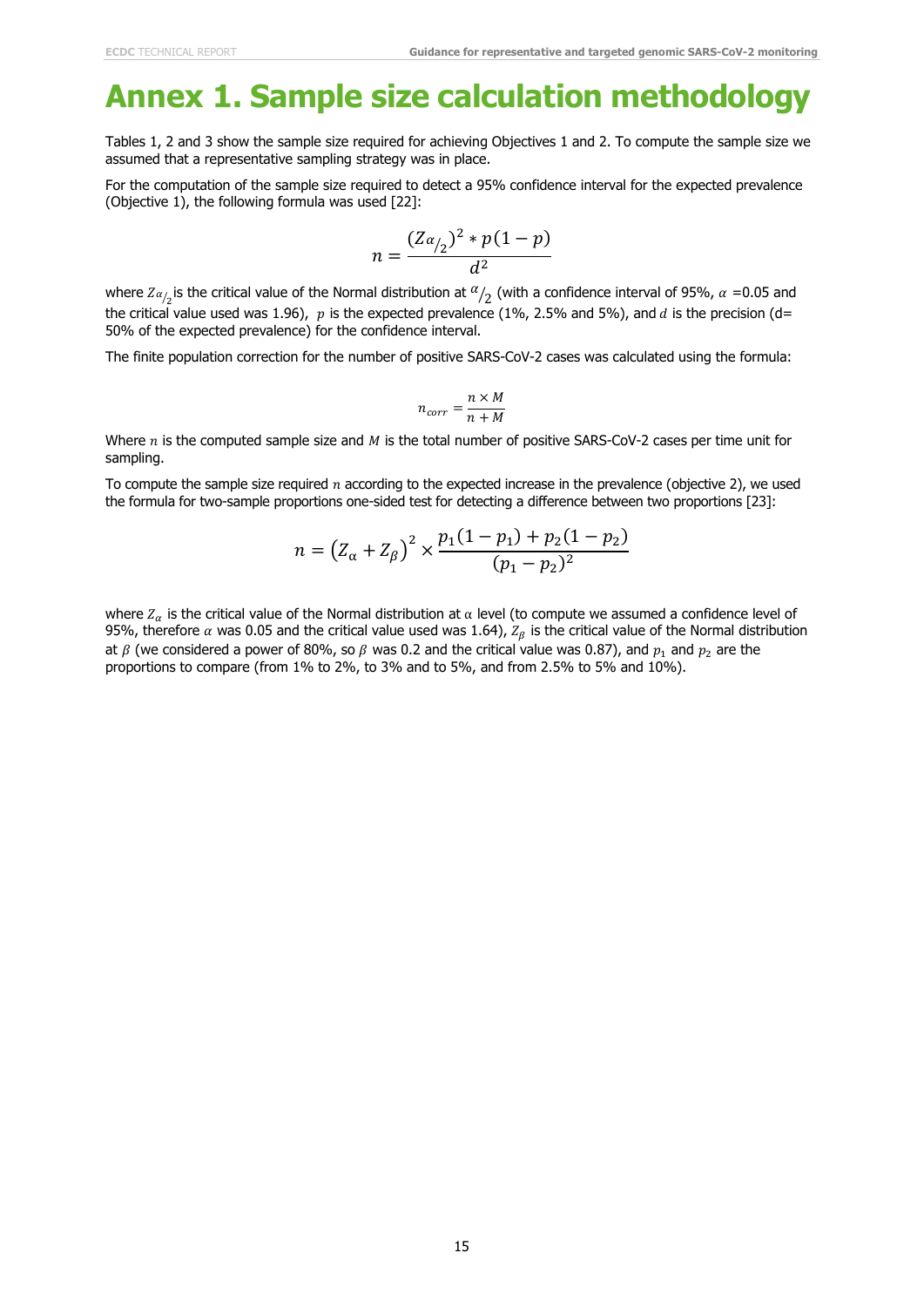# **Annex 2. Estimated sample size required based on the mean, minimum and maximum weekly number of positive SARS-CoV-2 cases from week 48-2020 to week 7-2021 (30 November 2020 to 30 March 2021) by country**

**Table A1. Sample size needed to estimate the 95% confidence interval for the proportion of a certain circulating variant when its relative proportion reaches 1% (Objective 1) with a relative precision of 50% based on random selection of samples per week (example of time unit for sampling)**

|                      | <b>Number of positive SARS-CoV-2 cases per</b><br>week |                |                | <b>Estimated sample size according based on</b><br>expected prevalence of 1% of a variant per<br>week |                |                |
|----------------------|--------------------------------------------------------|----------------|----------------|-------------------------------------------------------------------------------------------------------|----------------|----------------|
| <b>Country</b>       | <b>Mean</b>                                            | <b>Minimum</b> | <b>Maximum</b> | <b>Mean</b>                                                                                           | <b>Minimum</b> | <b>Maximum</b> |
| Austria              | 15 203                                                 | 8 4 4 2        | 32 058         | 1 3 8 4                                                                                               | 1 2 9 0        | 1 4 5 4        |
| <b>Belgium</b>       | 15 256                                                 | 12 5 85        | 17 684         | 1 3 8 4                                                                                               | 1 3 5 8        | 1 402          |
| <b>Bulgaria</b>      | 9 1 2 6                                                | 3 0 0 4        | 20 666         | 1 3 0 5                                                                                               | 1 0 1 1        | 1418           |
| Croatia              | 10 716                                                 | 2 2 5 2        | 25 533         | 1 3 3 3                                                                                               | 909            | 1 4 3 7        |
| <b>Cyprus</b>        | 1 6 9 2                                                | 747            | 3 3 7 6        | 802                                                                                                   | 502            | 1 0 5 0        |
| <b>Czechia</b>       | 49 379                                                 | 27 110         | 88 740         | 1 477                                                                                                 | 1 4 4 2        | 1 4 9 7        |
| <b>Denmark</b>       | 10 182                                                 | 2 6 6 1        | 24 676         | 1 3 2 5                                                                                               | 969            | 1 4 3 4        |
| <b>Estonia</b>       | 3 6 8 2                                                | 2 3 2 8        | 4 7 8 9        | 1 0 7 7                                                                                               | 921            | 1 1 5 5        |
| <b>Finland</b>       | 2 5 5 9                                                | 1671           | 3813           | 955                                                                                                   | 797            | 1 0 8 8        |
| <b>France</b>        | 114 324                                                | 74 014         | 143 497        | 1 503                                                                                                 | 1 4 9 2        | 1 507          |
| Germany              | 111 510                                                | 50 442         | 173 574        | 1 502                                                                                                 | 1 478          | 1 509          |
| <b>Greece</b>        | 7 0 0 1                                                | 3 3 7 3        | 12 608         | 1 2 5 1                                                                                               | 1 0 4 9        | 1 3 5 9        |
| <b>Hungary</b>       | 17 959                                                 | 7 7 1 5        | 39 170         | 1 404                                                                                                 | 1 272          | 1 4 6 6        |
| <b>Iceland</b>       | 62                                                     | 11             | 144            | 60                                                                                                    | 11             | 132            |
| <b>Ireland</b>       | 10 737                                                 | 1780           | 45 726         | 1 3 3 4                                                                                               | 821            | 1 473          |
| <b>Italy</b>         | 107 719                                                | 83 706         | 176 310        | 1 501                                                                                                 | 1 4 9 5        | 1 509          |
| Latvia               | 5 1 8 6                                                | 3855           | 7071           | 1 1 7 7                                                                                               | 1 0 9 2        | 1 2 5 3        |
| <b>Liechtenstein</b> | 109                                                    | 10             | 315            | 102                                                                                                   | 10             | 261            |
| Lithuania            | 10 972                                                 | 3 3 9 6        | 19 4 66        | 1 3 3 7                                                                                               | 1 0 5 1        | 1 4 1 2        |
| <b>Luxembourg</b>    | 1895                                                   | 852            | 3711           | 844                                                                                                   | 547            | 1 0 8 0        |
| <b>Malta</b>         | 925                                                    | 548            | 1 2 9 9        | 576                                                                                                   | 403            | 701            |
| <b>Netherlands</b>   | 43 724                                                 | 24 069         | 80 594         | 1471                                                                                                  | 1 4 3 2        | 1 4 9 4        |
| <b>Norway</b>        | 2 7 8 6                                                | 1729           | 4758           | 985                                                                                                   | 810            | 1 1 5 4        |
| <b>Poland</b>        | 59 625                                                 | 35 266         | 123 744        | 1 4 8 5                                                                                               | 1 4 6 0        | 1 504          |
| Portugal             | 41 818                                                 | 10 4 66        | 86 610         | 1 4 6 9                                                                                               | 1 3 2 9        | 1 4 9 6        |
| <b>Romania</b>       | 28 254                                                 | 16 401         | 52 891         | 1 4 4 5                                                                                               | 1 3 9 3        | 1 4 8 0        |
| Slovakia             | 14 712                                                 | 9 4 9 2        | 20 970         | 1 3 8 0                                                                                               | 1 3 1 2        | 1 4 2 0        |
| Slovenia             | 9 0 7 7                                                | 5 2 8 5        | 13 855         | 1 3 0 4                                                                                               | 1 1 8 2        | 1 372          |
| <b>Spain</b>         | 124 327                                                | 49 556         | 256 931        | 1 504                                                                                                 | 1 477          | 1 5 1 4        |
| <b>Sweden</b>        | 31 354                                                 | 19 618         | 46 178         | 1 4 5 2                                                                                               | 1 4 1 3        | 1 474          |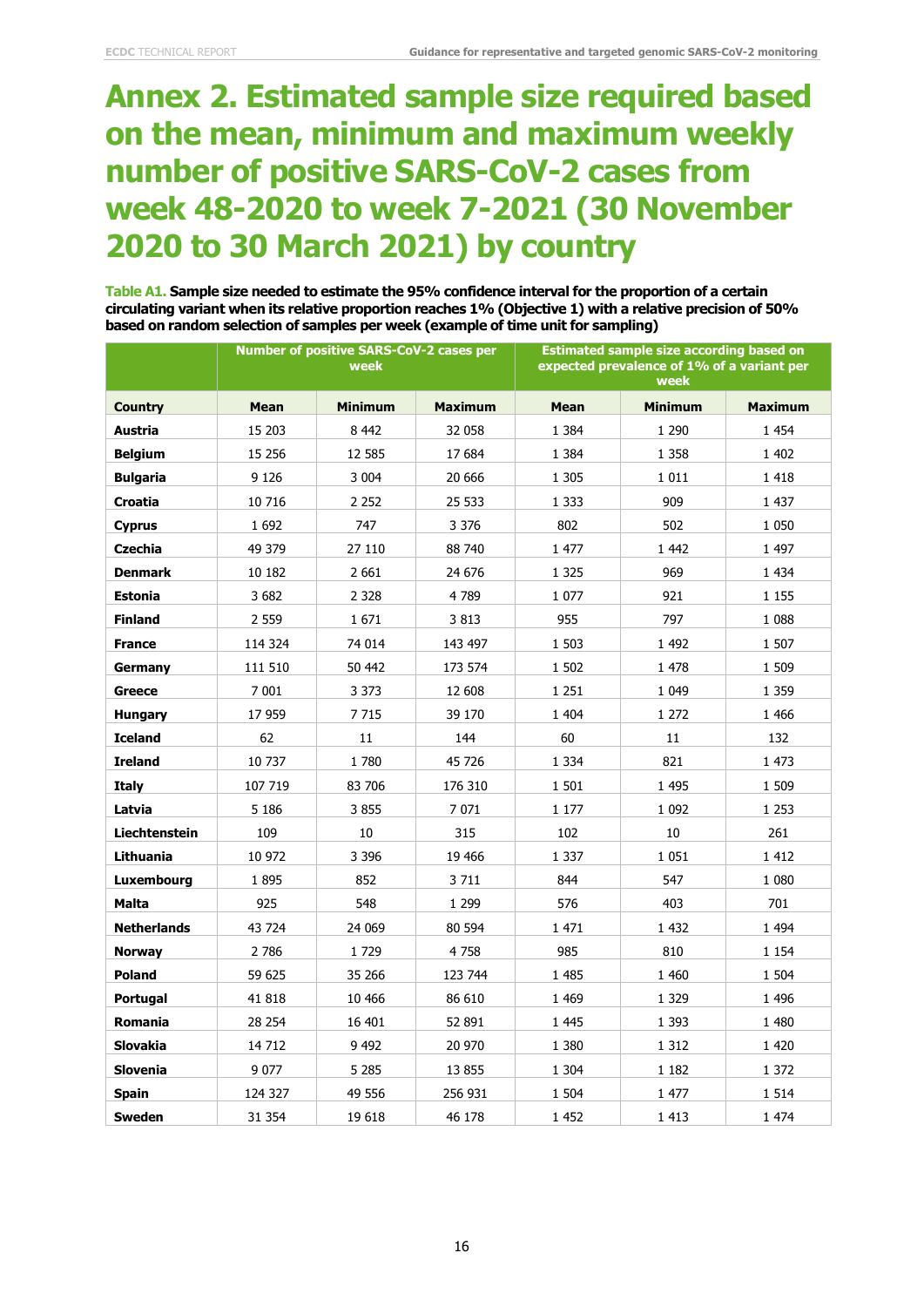#### **Table A2. Sample size needed to estimate the 95% confidence interval for the proportion of a certain circulating variant when its relative proportion reaches 2.5% (Objective 1) with a relative precision of 50%, based on random selection of samples per week (example of time unit for sampling)**

|                      | <b>Number of positive SARS-CoV-2 cases</b><br>per week |                |                | <b>Estimated sample size based on expected</b><br>prevalence of 2.5% of a variant per week |                |                |
|----------------------|--------------------------------------------------------|----------------|----------------|--------------------------------------------------------------------------------------------|----------------|----------------|
| <b>Country</b>       | <b>Mean</b>                                            | <b>Minimum</b> | <b>Maximum</b> | <b>Mean</b>                                                                                | <b>Minimum</b> | <b>Maximum</b> |
| Austria              | 15 203                                                 | 8 4 4 2        | 32 058         | 578                                                                                        | 561            | 589            |
| <b>Belgium</b>       | 15 25 6                                                | 12 5 85        | 17 684         | 578                                                                                        | 573            | 581            |
| <b>Bulgaria</b>      | 9 1 2 6                                                | 3 0 0 4        | 20 666         | 563                                                                                        | 501            | 584            |
| <b>Croatia</b>       | 10 716                                                 | 2 2 5 2        | 25 533         | 569                                                                                        | 474            | 587            |
| <b>Cyprus</b>        | 1 6 9 2                                                | 747            | 3 3 7 6        | 443                                                                                        | 333            | 510            |
| <b>Czechia</b>       | 49 379                                                 | 27 110         | 88 740         | 593                                                                                        | 588            | 596            |
| <b>Denmark</b>       | 10 182                                                 | 2 6 6 1        | 24 676         | 567                                                                                        | 490            | 586            |
| <b>Estonia</b>       | 3 6 8 2                                                | 2 3 2 8        | 4789           | 516                                                                                        | 478            | 534            |
| <b>Finland</b>       | 2 5 5 9                                                | 1671           | 3 8 1 3        | 487                                                                                        | 442            | 519            |
| <b>France</b>        | 114 324                                                | 74 014         | 143 497        | 597                                                                                        | 596            | 598            |
| Germany              | 111 510                                                | 50 442         | 173 574        | 597                                                                                        | 593            | 598            |
| Greece               | 7 0 0 1                                                | 3 3 7 3        | 12 608         | 553                                                                                        | 510            | 573            |
| <b>Hungary</b>       | 17 959                                                 | 7 7 1 5        | 39 170         | 581                                                                                        | 557            | 591            |
| <b>Iceland</b>       | 62                                                     | 11             | 144            | 57                                                                                         | 11             | 117            |
| <b>Ireland</b>       | 10 737                                                 | 1 780          | 45 726         | 569                                                                                        | 449            | 593            |
| <b>Italy</b>         | 107 719                                                | 83 706         | 176 310        | 597                                                                                        | 596            | 598            |
| Latvia               | 5 1 8 6                                                | 3 8 5 5        | 7 0 7 1        | 538                                                                                        | 520            | 554            |
| <b>Liechtenstein</b> | 109                                                    | 10             | 315            | 93                                                                                         | 10             | 207            |
| Lithuania            | 10 972                                                 | 3 3 9 6        | 19 466         | 569                                                                                        | 510            | 583            |
| Luxembourg           | 1895                                                   | 852            | 3 7 1 1        | 456                                                                                        | 353            | 517            |
| Malta                | 925                                                    | 548            | 1 2 9 9        | 364                                                                                        | 287            | 411            |
| <b>Netherlands</b>   | 43 724                                                 | 24 069         | 80 594         | 592                                                                                        | 586            | 596            |
| <b>Norway</b>        | 2 7 8 6                                                | 1729           | 4758           | 494                                                                                        | 446            | 533            |
| <b>Poland</b>        | 59 625                                                 | 35 266         | 123 744        | 595                                                                                        | 590            | 598            |
| Portugal             | 41 818                                                 | 10 466         | 86 610         | 592                                                                                        | 568            | 596            |
| <b>Romania</b>       | 28 254                                                 | 16 401         | 52 891         | 588                                                                                        | 579            | 594            |
| <b>Slovakia</b>      | 14 712                                                 | 9 4 9 2        | 20 970         | 577                                                                                        | 565            | 584            |
| <b>Slovenia</b>      | 9 0 7 7                                                | 5 2 8 5        | 13 855         | 563                                                                                        | 539            | 576            |
| <b>Spain</b>         | 124 327                                                | 49 556         | 256 931        | 598                                                                                        | 593            | 599            |
| <b>Sweden</b>        | 31 354                                                 | 19 618         | 46 178         | 589                                                                                        | 583            | 593            |